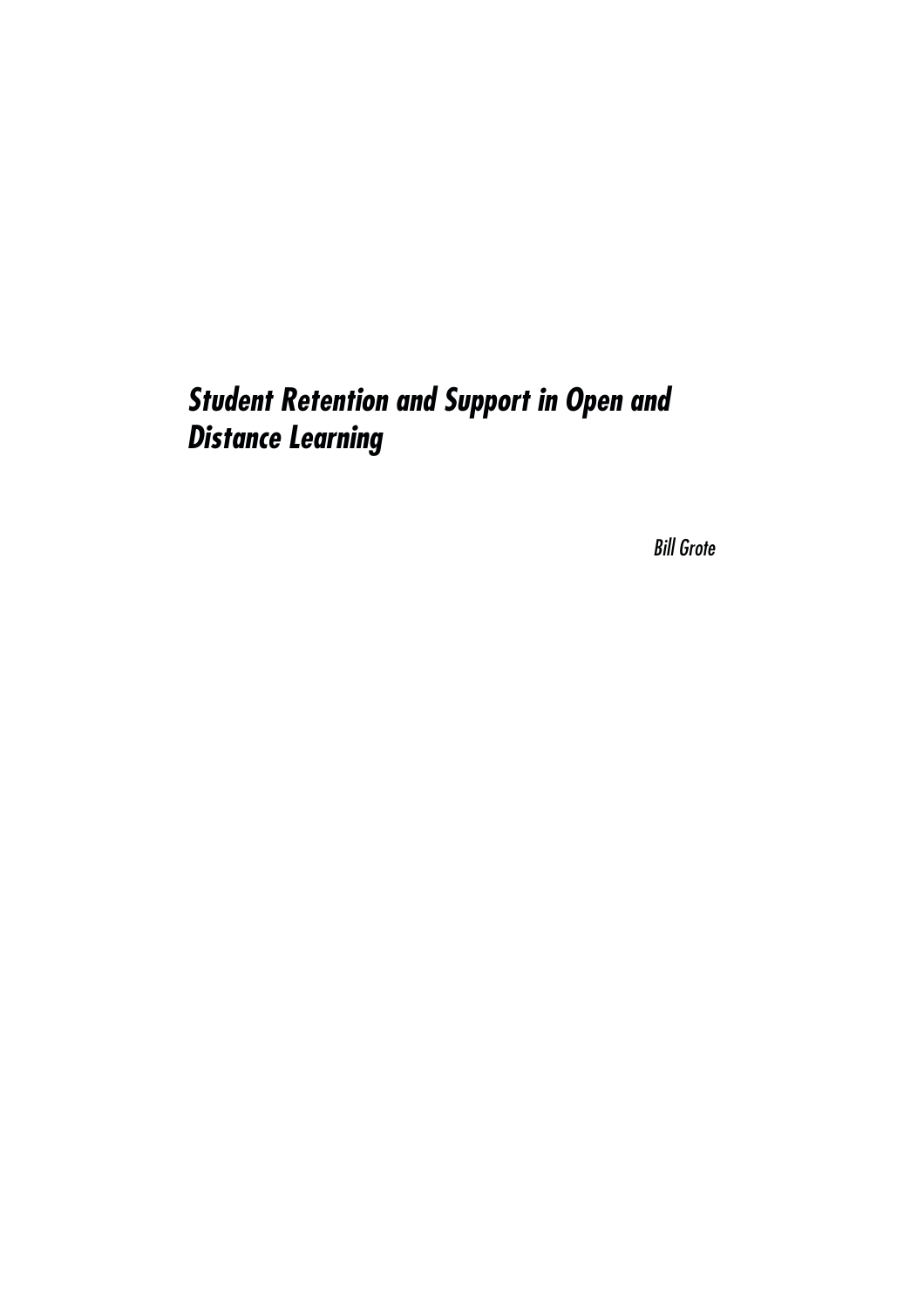The Open Polytechnic Working Papers are a series of peer-reviewed academic and professional papers published in order to stimulate discussion and comment. Many Papers are works in progress and feedback is therefore welcomed.

This work may be cited as: Grote, Bill. 'Student Retention and Support in Open and Distance Learning'. The Open Polytechnic of New Zealand, Working Paper, November 2000.

Further copies of this paper may be obtained from

The Co-ordinator, Working Papers Advisory Panel The Open Polytechnic of New Zealand Private Bag 31 914 Lower Hutt Email: WorkingPapers@topnz.ac.nz

This paper is also available on The Open Polytechnic of New Zealand website: http://www.topnz.ac.nz/

Printed and published by The Open Polytechnic of New Zealand, Lower Hutt.

Copyright © 2000 The Open Polytechnic of New Zealand.

All rights reserved. No part of this work may be reproduced in any form by any means without the written permission of the CE of The Open Polytechnic.

ISSN — 1174 – 4103

 $ISBN - 0 - 909009 - 25 - 2$ 

Working Paper No: 2-00

Manuscript submitted for publication in May 2000. Revised November 2000.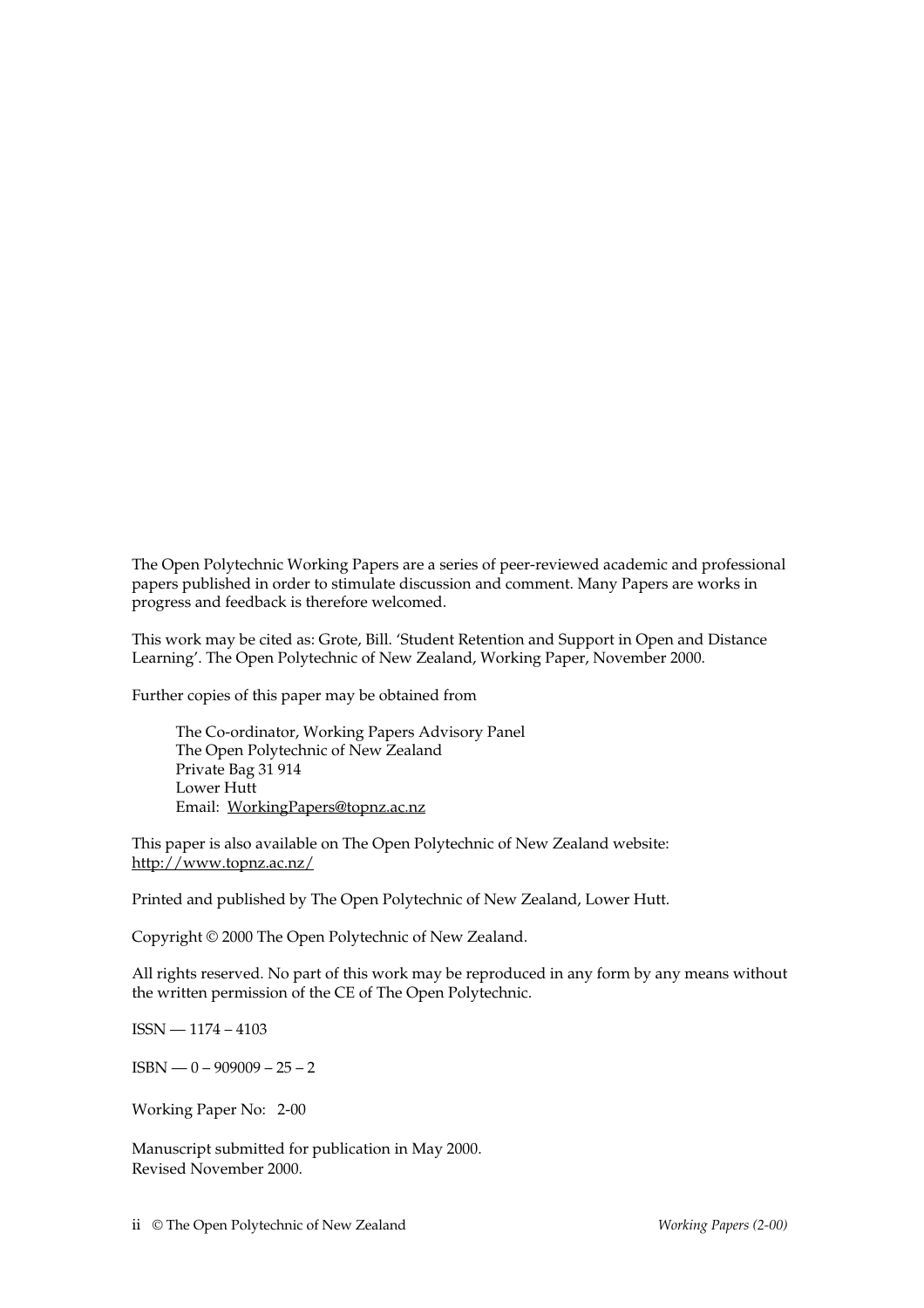# Abstract

Tertiary education institutions take the issue of student retention and successful completion of courses and programmes by students very seriously. The substantial literature on this topic suggests that withdrawal and drop-out are is particularly prevalent in open and distance learning. However, literature does not appear to offer any clear answers as to the causes of the problem, nor does it present any proven solutions that would reduce the incidence of withdrawal or drop-out. This study, based on a literature survey and experience gained in an open and distance learning environment, finds that much of the completion data cited in the literature has little comparative value. Hence, it is suggested that the 'problem of drop-out' in open and distance learning, relative to that in face-to-face provision, has been overstated and that the two modes of delivering tertiary education cannot be compared directly.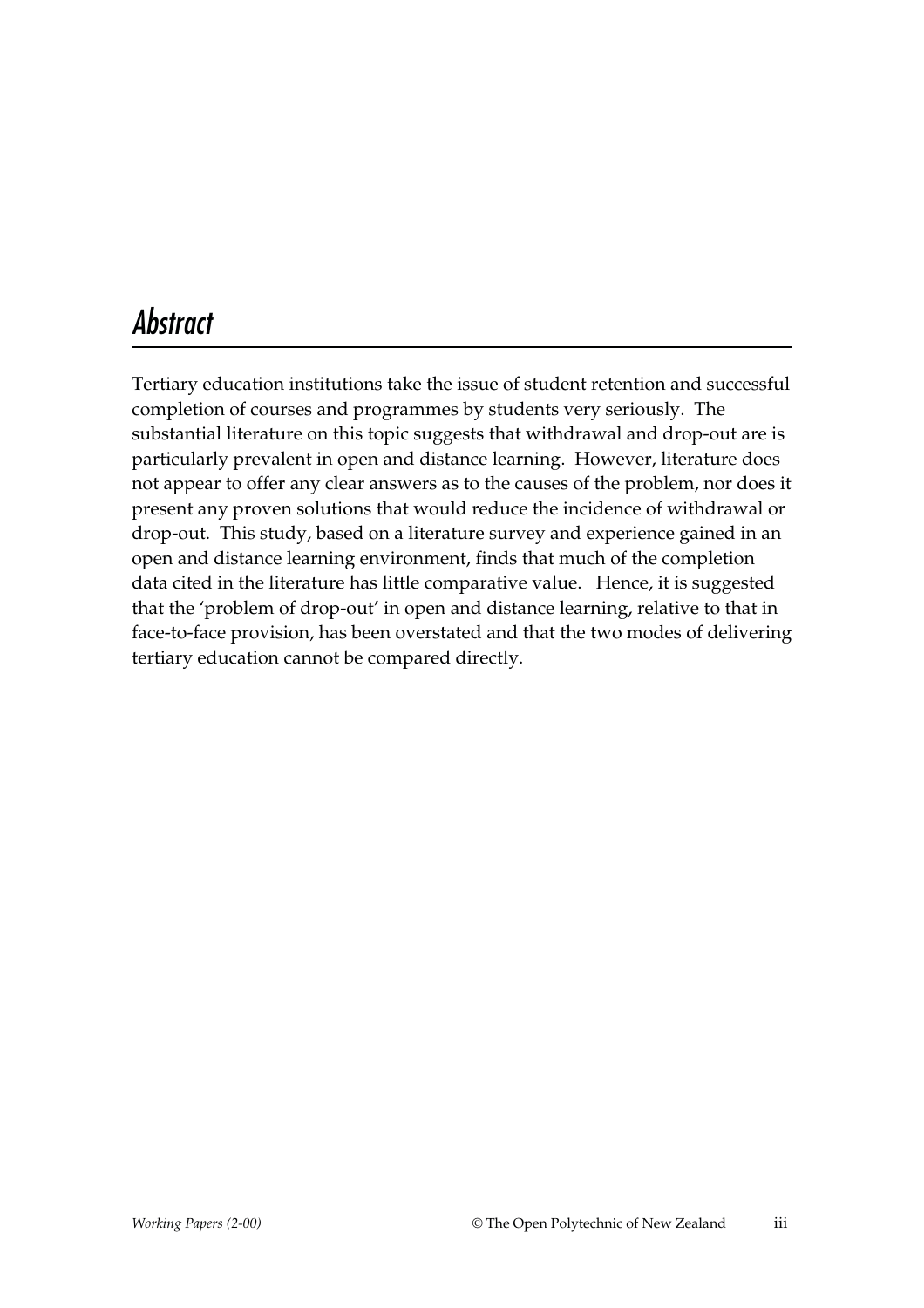### **Contents**

| Introduction                               | 1              |
|--------------------------------------------|----------------|
| Definitions                                | $\overline{4}$ |
| <b>Statistics and Comparisons</b>          | 5              |
| Possible Causes of Drop-out                | 7              |
| Voluntary-Involuntary Withdrawal Revisited | 10             |
| What Will Maximise Student Retention?      | 12             |
| Conclusion                                 | 16             |
|                                            |                |
| <b>References</b>                          | 17             |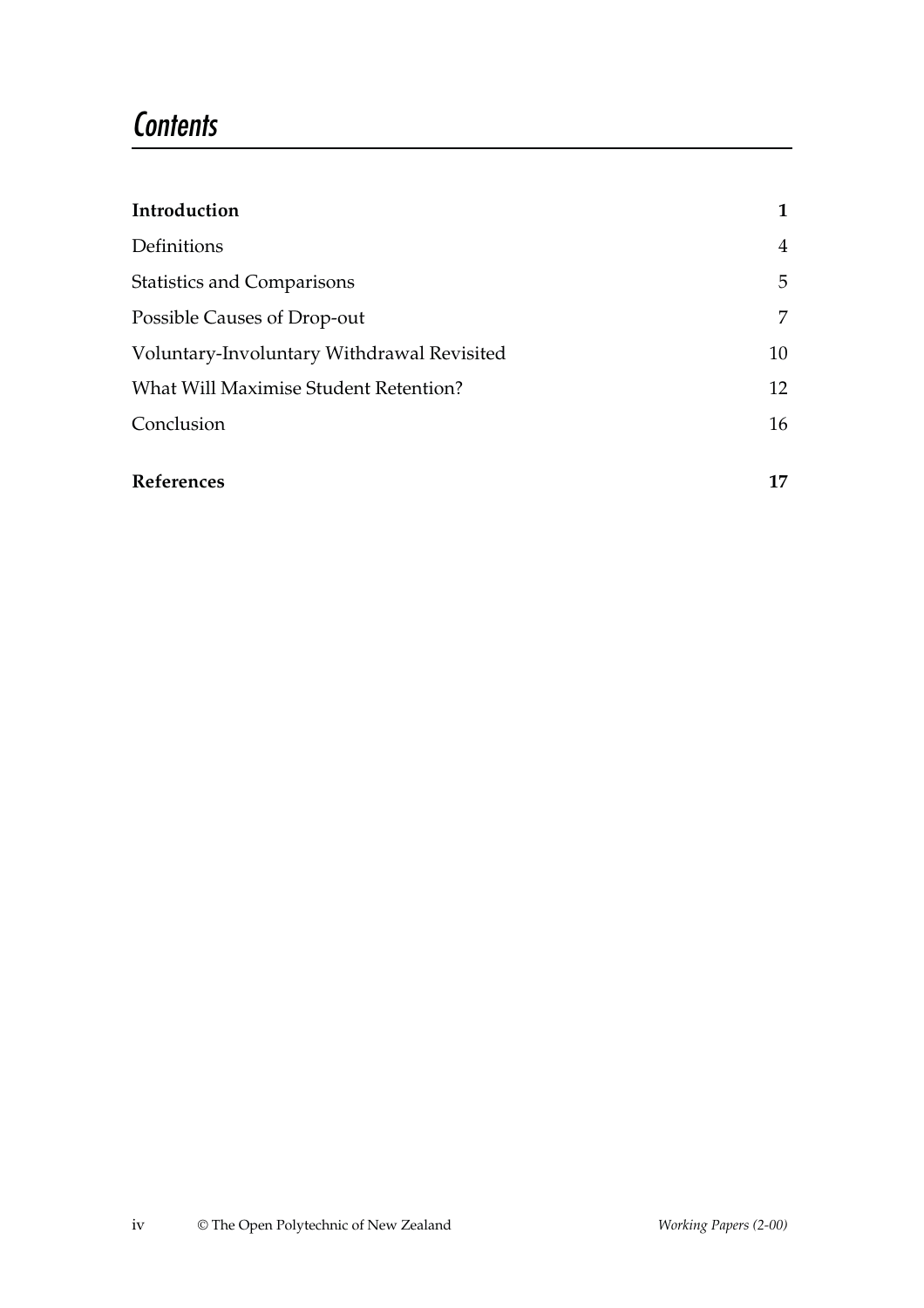# **Student Retention and Support in Open and Distance Learning**

## Introduction

The issue of student retention in courses and programmes is of major importance to Open and Distance Learning (ODL) tertiary education providers for three principal reasons. First, there is a perception that ODL has significantly lower retention of students than contact, or face-to-face, teaching/ learning. This is allied to an opinion often expressed by academic staff, in spite of much evidence to the contrary (Russel, 1999), that ODL is second choice in quality when compared to on-campus delivery.

The second reason for the focus on student retention is driven by complex financial considerations. These considerations relate to the unresolved question of the cost effectiveness of ODL (Keegan, 1996:167–182 and Daniel, 1996:60–65) compared with face-to-face learning provision by campus-based universities, where the former have high course preparation costs and the latter have high fixed costs for buildings. There is also the suspicion that high levels of early student drop-out, occurring after student fees and government subsidies have been banked, are required by ODL institutions to subsidise their otherwise inefficient operations. Acceptance of this argument would imply that high levels of student attrition are necessary to balance the accounts.

Third is the looming question of what would happen to the financial viability of ODL institutions, if ODL providers only received government subsidies for students who have successfully completed the programme of study they enrolled in (as happens already in some instances). Under this regime, funding could be based solely on aggregated outputs that have been achieved at predetermined and agreed levels of quantity and quality.

Given that unsatisfactory retention rates exist in all tertiary education, and at supposedly higher levels in distance education, it is strange that after many years of extensive research effort and many publications, answers to this multifaceted problem seem as elusive as ever.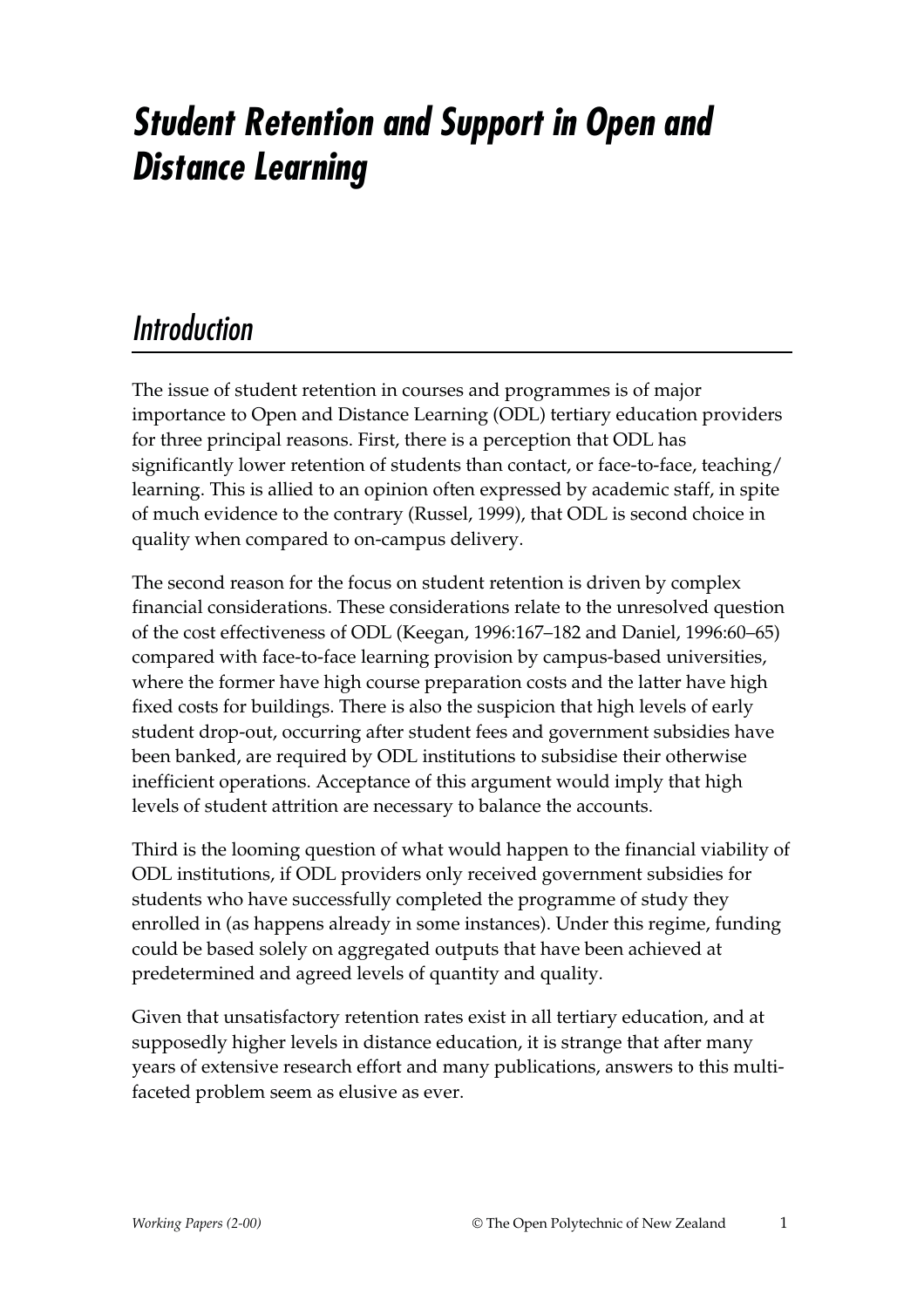Driven by what would seem to be costly inefficiencies, and under the gaze of an increasingly critical public, many distance tertiary institutions are at pains to reduce drop-out by undertaking various measures and interventions to provide increased academic and social support. Hence, these two facets of distance education, retention and support, are closely linked and are considered together in this study.

Confronted with these concerns, it is understandable that, particularly in ODL institutions, there is a strong incentive to take these matters seriously and to be seen to be proactive. In the United States college sector, the employment of retention consultants is not uncommon, and a substantial volume of descriptive literature on the topic has been published. Researchers from most of the traditional providers of ODL in Western countries have also published on this topic. The difficulty of finding clear answers and solutions is underscored by an evaluation of this literature. The large volume of published work does not achieve agreement on major causes, or provide remedies for reducing drop-out or non-retention of students in either face-to-face colleges and universities or ODL institutions. An indication of publishing output in this (wider) field is provided by Pascarella and Terenzini (1991) who, in 'How College Affects Students', referred to 2,600 publications. Tinto (1993), in 'Leaving College, Rethinking the Causes and Cures of Student Attrition', cites 442 publications. Russel (1999), in 'The No Significant Difference Phenomenon', cites 400 studies on the effectiveness of distance education.

In many instances, the published work is based on descriptive studies and, to a lesser extent, on case studies, and correlational and experimental research. It tends to list and describe commonsense causes and offers solutions that seem, to workers in ODL, intuitively correct and applicable. However, there is scant evidence that, excluding low academic ability of students, or remedies to obvious system faults or quality problems at the institution, the various interventions tried were rewarded with sustained success.

A typical finding of such research is that the tested intervention had none (or only a very small) effect on student retention, but that it did increase student satisfaction with the institution. Moreover, it is reported that in a group of students facing the same difficulty, some cited the difficulty as the reason for withdrawal, but others in the same group (also noting this difficulty as a problem) continued successfully with their studies. Thus, while making some progress in highlighting the issues and keeping the discussion alive, the literature on the subject provides no quick fix to the problem of student withdrawal (Tinto, 1975, 1982 and 1993; Roberts, 1984; Scales, 1984; Thompson, 1984; Pascarella and Terenzini, 1980; Getzlaf et al, 1984; Tallman, 1994; West, 1998; Paul and Brindley, 1996; Brindley, 1995; Powell and Woodley, 1993; Taylor et al, 1993 and Thomson, 1999).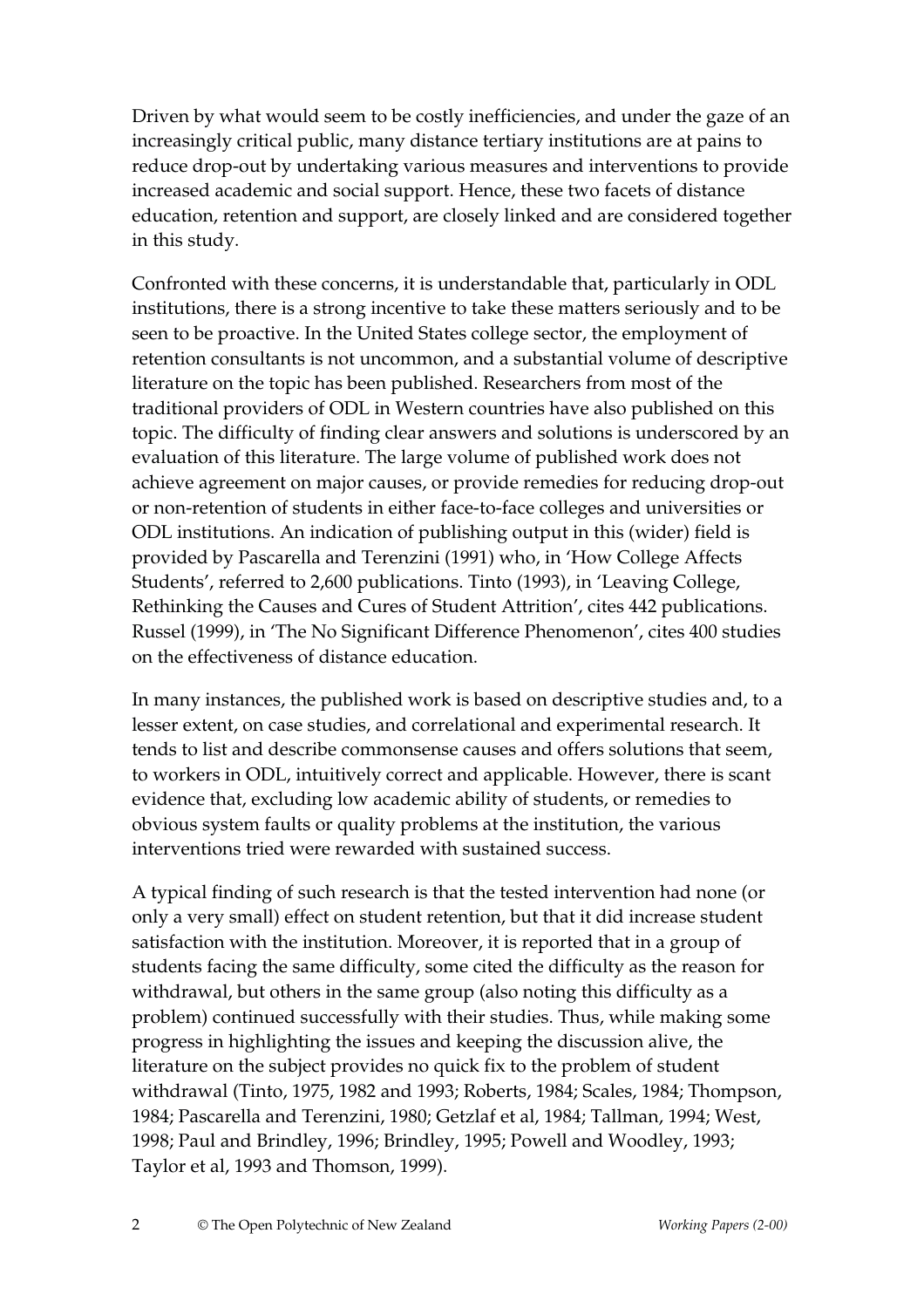As will be discussed below, however, a counter argument can be developed proposing that the 'problem' of early student withdrawal in ODL is overstated and that, in fact, there is no problem relative to face-to-face provision if all factors and intervening variables are taken into account.

For this study over 70 papers, books and book chapters representing a crosssection of the total literature were reviewed. This review suggests that educational research is beset by inherent problems. There is perhaps a desire to replicate in education research something akin to the rigour of the double blind experiment used, for example, in drug trials. This task would not be possible even with all the compensatory averaging, random selecting or careful design of questionnaires. Such care in experimental design may improve matters but will not give the same predictive value or repeatability of experiments with fewer, more stable variables. Candidates often give fickle initial answers that, on lengthy interview, are found to conceal layers of excuse, compensation or blame. This problem may lead to a complete revaluation and reversal of the first answer or response. It is not surprising, therefore, that the quality of educational research has been found wanting on occasion, and has been subject to negative evaluation with regard to experimental design and conclusions drawn.

Alexander (1999:181), who carried out an evaluation of 104 papers on innovative education projects in Australia, concludes: 'Once the project is complete... the majority (of authors) are unable to claim that their project has been successful in terms of the original aims, but many are able to account for improved attitudes to learning.' Bain (1999:165), commenting on this work, writes: '...that papers purporting to be evaluations of innovations in higher education were being submitted in increasing numbers to the journal, yet most were of limited scope and quality.'

Similarly, in an extensive review and critique of distance education research, Phipps and Merisotis (1999:2) state: 'There is relative paucity of true, original research dedicated to explaining or predicting phenomena related to distance learning', and 'The overall quality of the original research is questionable and thereby renders many of the findings inconclusive.' The authors list, describe and give examples of shortcomings of the work, including neglect of the Novelty Effect and the John Henry Effect. These relate respectively to the increase in interest, effort and motivation that may occur because students are doing something different and that awareness of participating in an experiment generates anxiety in control groups who, feeling 'threatened or challenged or being in competition with a new programme or approach', 'outdo themselves to perform better.'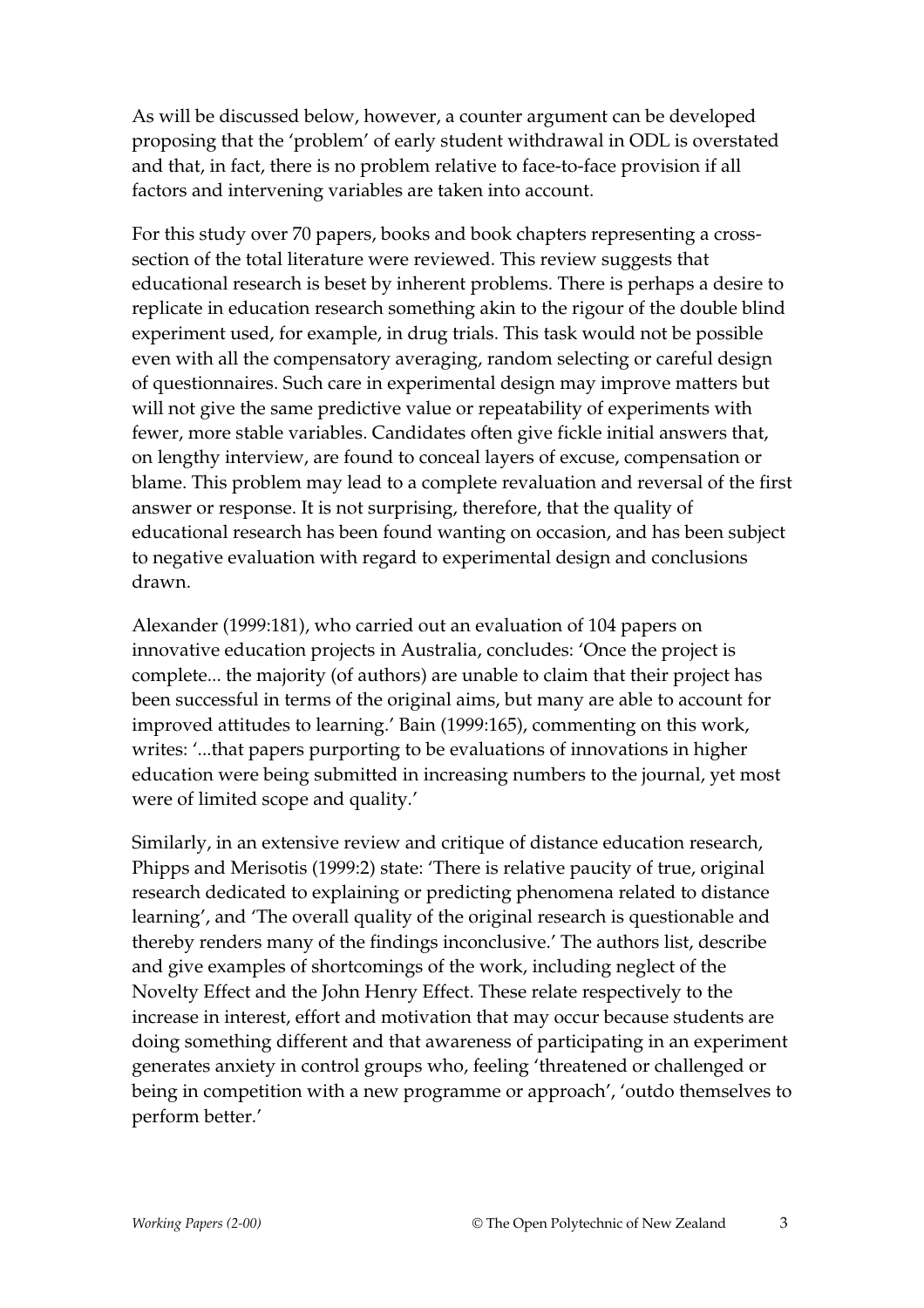Reading these critical appraisals in conjunction with the retention-withdrawal literature creates a strong sense of recognition. It must be conceded that, despite attempting best practice — for example, by randomising or taking other precautions — educational research cannot avoid remaining limited. It is important to be aware of these limits and to treat research findings accordingly. (Beyond the handicaps of time and financial constraints, how would research adequately accommodate students' changeable motivation or feelings?)

#### **Definitions**

In student retention research, terms (including the opposite meaning, for example, 'non-retention') are often used interchangeably and comprise: course mortality, engagement, drop-out, attrition, persistence, progression, completion and successful completion, conclusion, participation, withdrawal, preferred learning, and success barriers. The word 'retention' in conjunction with 'course' or 'programme' is used primarily to indicate students who are retained (that is, stay with the institution), and who are actively participating in their course or programme. 'Successful completion' is used when students have passed a course or successfully completed a programme of study, thereby gaining the desired credential.

Considering the past and the present, one could state that normally ODL is distinguished by an almost permanent physical separation of teacher and learner. In addition, ODL requires greater use of old (phone) and new (Internet) telecommunication methods for information delivery and tutoring. There is usually also an absence of regular face-to-face meetings of students in study groups or socially.

The above definition of ODL as a distinctly different activity from face-to-face learning (Keegan, 1996:44) is, however, increasingly difficult to maintain because the entire tertiary education sector is entering a period of rapid change that will result in blurring of boundaries and convergence of methods. Most of this growth is generated by campus-based institutions that are transforming themselves into dual mode providers by rapidly adding Internet-based courses and programmes. It would be unreasonable, for example, to compare ODL student retention in a dual mode institution (where students may simultaneously study in pure distance, pure face-to-face, and hybrid courses) with retention outcomes in an exclusive ODL provider. The dual mode institution can provide, on-campus, many social and academic integrating and support factors that reduce alienation and increase goal commitment — services which the sole ODL provider normally cannot match.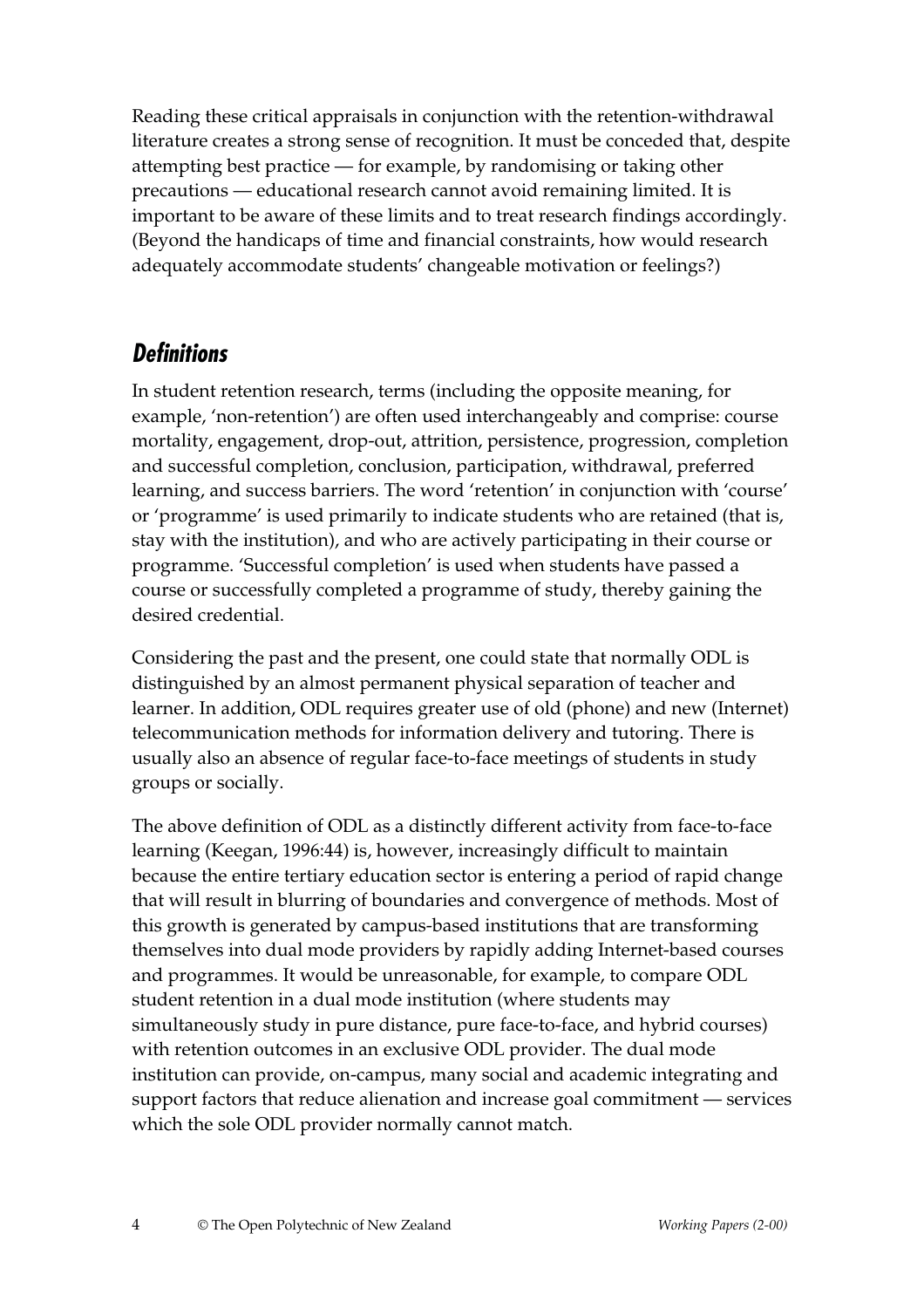The ODL sector has, for many years, tried to produce its own theory of education. General pedagogical principles are common across the education discipline as a whole, but delivery factors have always given ODL its own 'flavour'. However, recent developments in Information and Communication Technology (ICT) have blurred the distinction between classroom delivery and open and distance delivery, as the 'virtual classroom' takes shape. The potentials and protocols of the virtual classroom are still being explored. Another view holds that the debate focuses on ODL delivery mechanisms, where a distinction can be made between 'development' and 'delivery' of OD learning But it is likely that, in about ten years time, once the current rush of ICT-driven change in the sector has abated, amongst the surviving global mega universities another attempt at formulating a workable education theory for ODL will be created that will meet with more permanence and success.

#### **Statistics and Comparisons**

The four tables referred to below are taken from ODL literature and provide data on completion rates for courses and programmes (Daniel, 1996:31; Taylor et al., 1993:285; Huelsmann, 1999:77, and Powell and Woodley, 1993:285). The data in the tables has been assembled from ODL institutions in different countries. It indicates that successful programme completion for ODL students ranges from less than 10% to around 35%. For course completion it may reach 90% but more typically falls to around 50% of initially enrolled students for first courses studied. These figures are often compared to campus-based, face-to-face completion statistics where a benchmark of around 55% programme retention and successful completion for BA students in the United States is generally accepted (Tinto, 1993). However, some European countries with more stringent tertiary entry requirements report face-to-face university programme completions of 70–80% (Peters, 1992). Statistics for New Zealand (Bunny, 1998) state that, on average, 20% of students in tertiary institutions withdraw in their first year. Similarly, an Australian study (reported by Illing, 2000) has shown that, on average, 20% of students withdraw each year, giving a retention rate just under 60% for 3-year degree programmes. Illing's article quotes additional data that show differing retention rates relative to gender, ethnicity, disability, educational and socio-economic background.

The ODL data presented here (which are, with local variations, repeated in other published papers) invite a number of broad comments. First, the statistics provided in the literature for face-to-face universities are likely to be fairly accurate. For example, Tinto (1993) provides stable data for BA students in the United States based on records spanning 100 years. Furthermore, most campus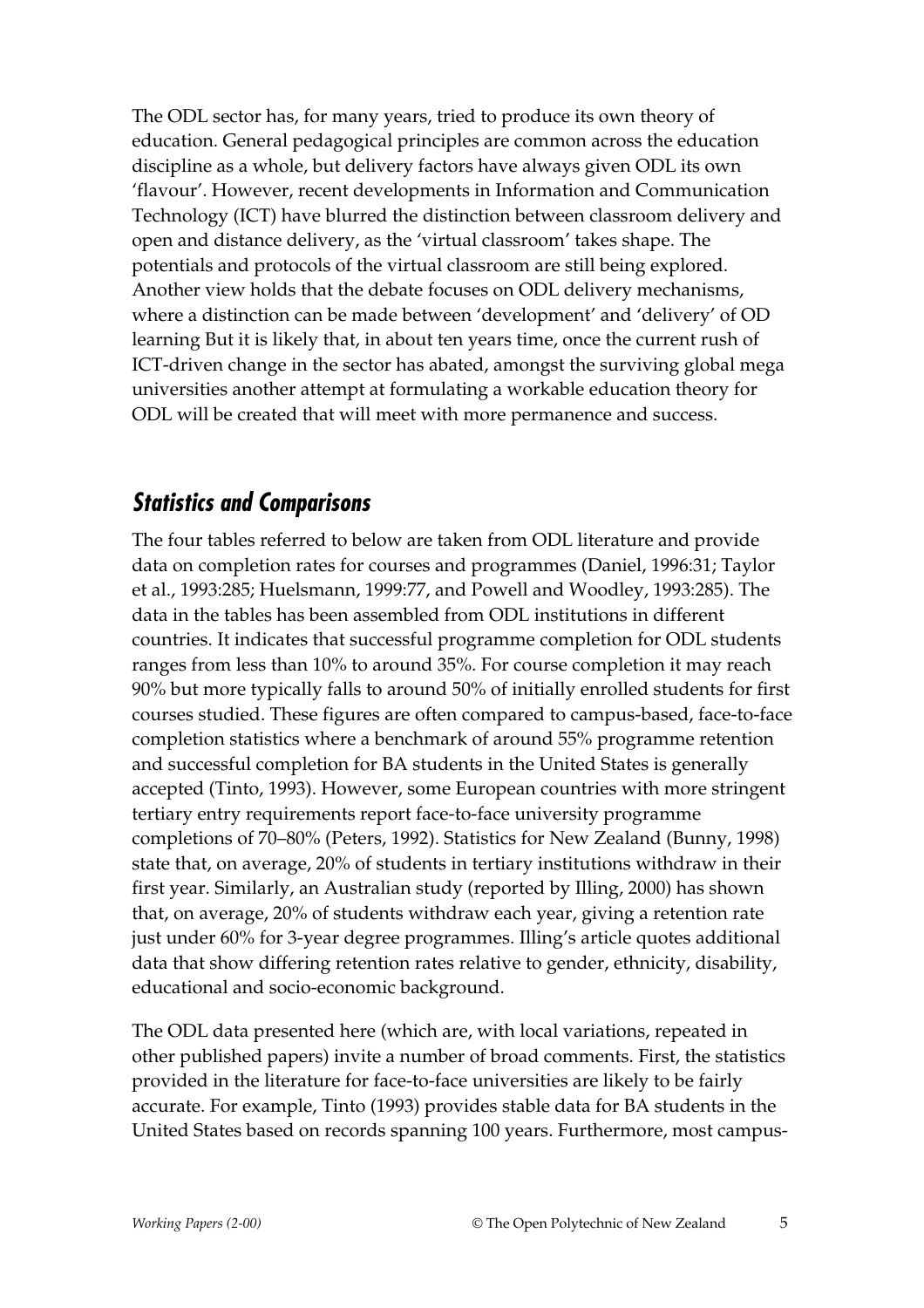based universities admit students with similar matriculation standards, have them pass through the system in cohorts and all studying, at least in the English-speaking world, in relatively uniform programmes at undergraduate level. Hence, accurate statistics are relatively easy to obtain and analyse.

In the provision of ODL, highly varied or entirely different institutions deal with a much more disparate student body, making many of the comparisons provided in the literature almost meaningless. For example, ODL providers may range from institutions that deliver learning material on basic paper copy supported by audio cassette/radio, to others that deliver quality, instructionally designed courses on paper copy augmented by audio/video or CD-Rom material and supported by telephone and Internet communication services. Some providers may use all of the preceding — plus regular television broadcasts, local face-to-face tutorial support, and mandatory, yearly, face-toface block courses. Lastly, more recent entrants into the ODL field may be entirely Internet-based.

As previously noted, the picture is blurred by the rapid growth of dual mode institutions: mainly traditional campus-based universities that provide some courses or whole programmes by ODL methods. Increasingly, some of these dual mode institutions have split existing courses into delivery hybrids by providing some modules of the course face to face and some modules by the most suitable ODL method.

Then there is the recognition that individual students in ODL typically come from a wider range of backgrounds than can be found in face-to-face institutions. If students attend a fully 'open' institution, they may not possess the normally obligatory tertiary entry requirements. These ODL students may thus be able to enrol in, progress in and finish their study with none or fewer of the time restrictions and pacing common in face-to-face universities or the more restrictive ODL providers. Such students may be school leavers in a traineeship or apprenticeship arrangement. They may be adults studying subjects related to and complementing their professional practice, or they may be adults (see Knowles, 1997, description of adult learning/androgogy in 'The Adult Learner') studying in new fields to prepare for a career change. ODL students may study for interest or for quality of life choices. Like contact students, some may wish to obtain a qualification as quickly as possible without diverging from the minimum time necessary to pass. Other ODL students may require only the course material. Aiming perhaps to refresh a skill or update knowledge in some vocation or profession, these students are generally not interested in sitting examinations. Students in ODL institutions, in stark contrast to those with face-to-face providers, may live in isolated communities where formation of a study group is impossible except where available via the Internet. Others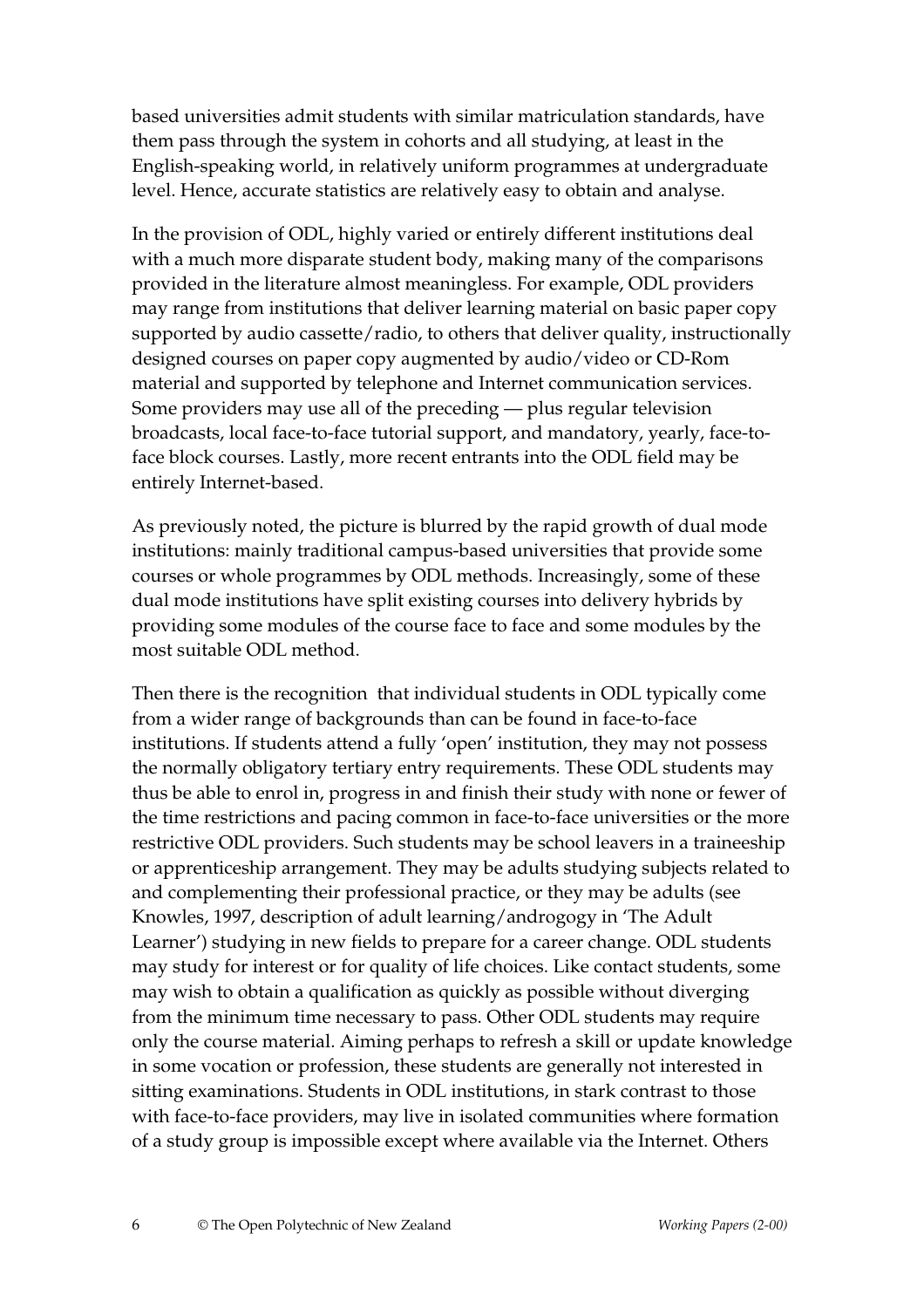living in cities can easily link up in person with fellow students if required or desired.

This almost capricious range of learners of almost any age, from any socioeconomic group and from any geographical location, exists only in the flexible ODL environment. These students have diverse educational, vocational and professional backgrounds. They are found in prisons or on location in the armed forces, are able to study full time or part time, and can defer study for a while, leave, and return. Some complete courses in an ODL environment for convenience and then use the credit for completion of their study in another institution.

Given such often country-specific options and variety, it is not surprising that comparisons of face-to-face learning with ODL, and of different ODL institutions with their very different clientele, have only limited usefulness in the discussion of retention rates.

### **Possible Causes of Drop-out**

Before discussing the merit of the specific reasons provided by students for their decision to withdraw from study, it is necessary to comment in some detail on some more general but rarely estimated and discussed reasons for non-retention. It is reasonable to suggest that these student movements in and out and across the sectors (Howard and Rogers, 1991) are more typical of ODL students, and that the effect of these movements (a net loss for the ODL sector) appears in statistics as a reduction in programme completions. For example:

- The student may leave tertiary education for a while but intend to return to the same or another institution for a large number of possible reasons. (This is also referred to as stop-out.)
- The student may mix and match distance and face-to-face learning for a wide range of possible reasons, but the ODL institution may not be aware that this is happening.
- The student has no intention or need to complete a whole programme or even an entire course. Again, the ODL institution may have no knowledge of this fact. There may even be procedural reasons for students not wanting to disclose this intention.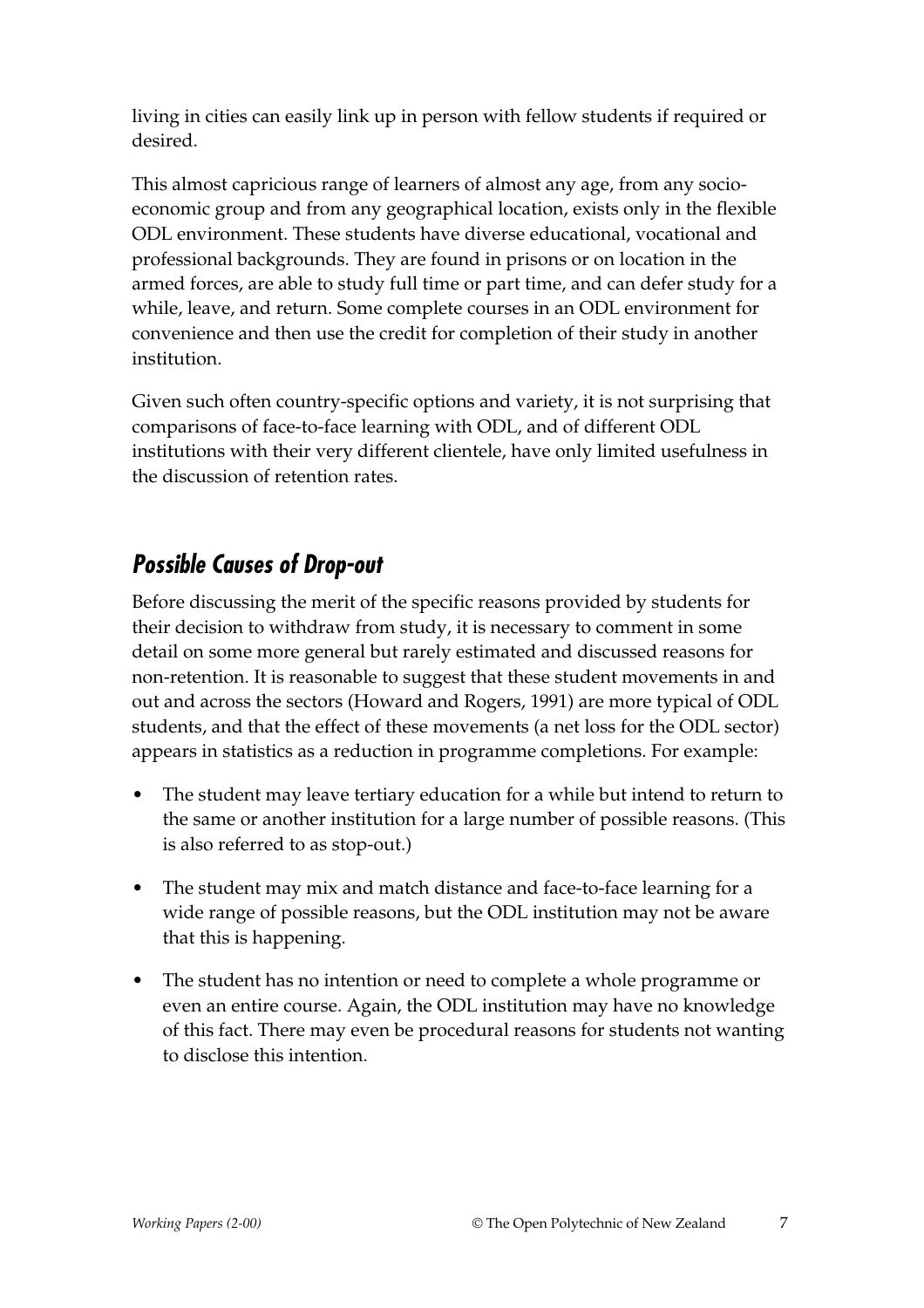- ODL is typically part-time study. As a result, completion times, without credit for work completed elsewhere (for a standard 3-year undergraduate degree), average 6 years. It is likely that most of the voluntary and involuntary reasons for withdrawal are simply amplified by this time factor.
- A small number of students may be suspended from the institution because of plagiarism, cheating in exams or other sufficiently serious misdemeanours.

Aggregated, these causes will appear as a percentage in drop-out statistics even though (excluding suspension) there has been no lack of success by the student or failure of the system. Quite the contrary may even be true — that the causes actually represent the welcome flexibility of the system.

Apart from these factors of changeable student intent, which may not be clear even to the student at the time of enrolment but are entirely reasonable, there are other voluntary and involuntary reasons (including academic failure) for students to withdraw.

Consideration of retention rates of students in tertiary education indicates that reasons for retention or non-retention can be grouped in three broad categories of factors and variables. These three categories are distinguished by factors that

- 1. relate to, or are controlled by, the ODL institution
- 2. stem from the student's environment: for example, family, significant other, peer groups (work and social) and manager at place of work
- 3. are directly related to or stem from student attitudes and aptitudes: for example, motivation, perseverance in adversity, academic ability, capacity to grow and to go on learning.

Arguably, the student is probably the most complex, variable and important component in the 'institution-environment-student' triangle when considering student retention and support issues. It has been reported repeatedly (for example, Morgan and Tam, 1999; Brindley, 1995, and author's own observation) that withdrawing or staying students often describe the same obstacle as either responsible for their withdrawal or an irritant or hindrance but not causing withdrawal from their course of study. On first inquiry, a fairly common reason given for the decision to withdraw is lack of time. On further inquiry, however, other reasons are also given. Among these, but often obscured, is lack of motivation or real or perceived academic inadequacy.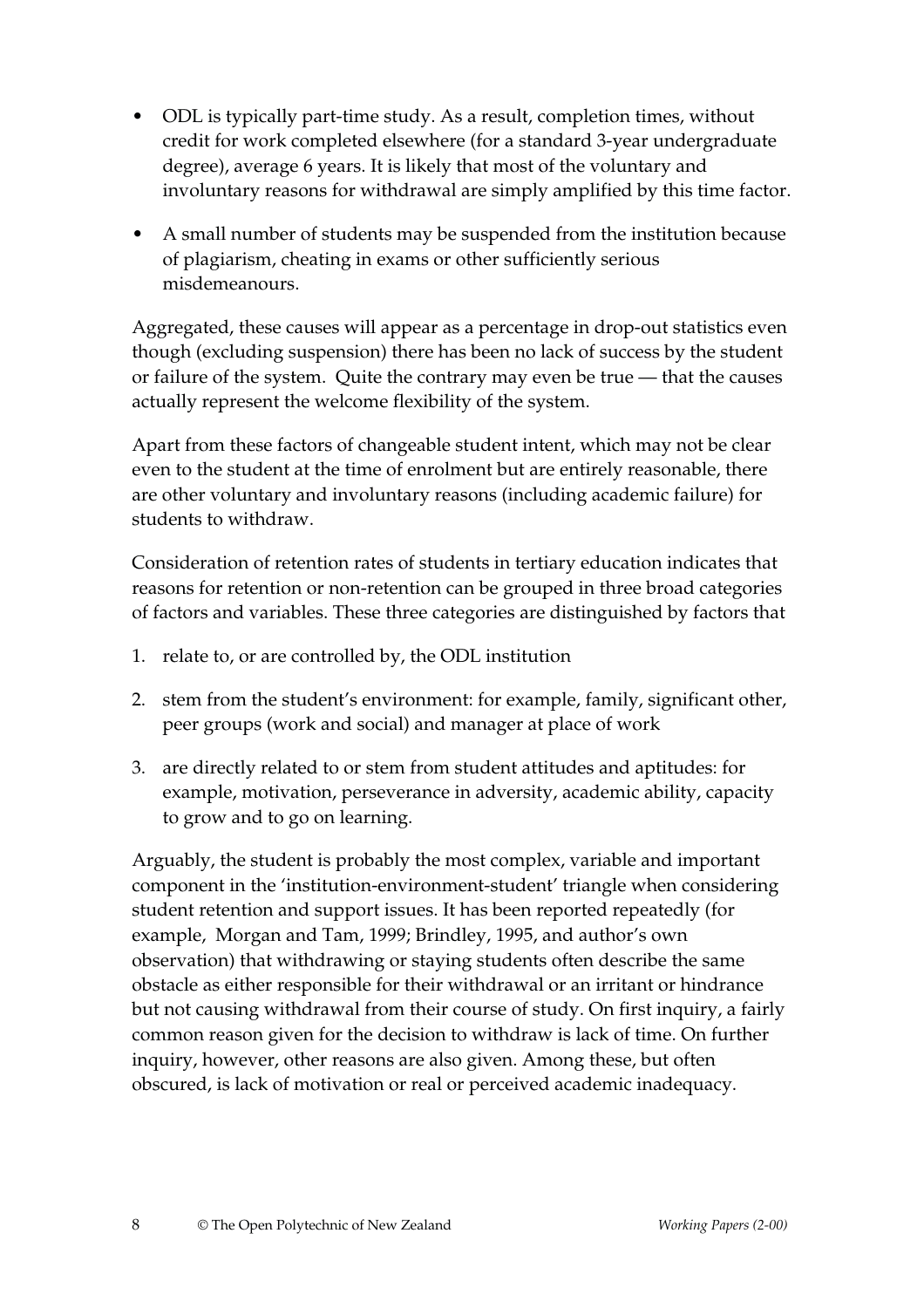Problems or barriers to study (Hillesheim, 1998), when encountered over time, are likely to be much more prevalent, disruptive and important to adult students. Typical examples of involuntary reasons for withdrawal are: financial difficulties, major change at work or at home (such as relocation, promotion or retrenchment), withdrawal of support, birth of a child, and illness (self or family). Consideration and inclusion in statistical information of these essentially involuntary reasons are likely to significantly lower the student percentage difference between ODL and face-to-face retention. However, the necessary data to prove this is not available, and would be difficult and costly to obtain. Another significant factor to take into consideration is that most ODL students study part time. As noted previously, an undergraduate degree could take 6 years or more to complete. There is thus much greater opportunity for one of the many involuntary withdrawal factors to strike. It is estimated, based on author's personal experience, that for students who have successfully engaged in their study, these (in the main) involuntary withdrawal decisions may be responsible for 5–10% of the total.

Also contributing significantly are students' more or less voluntary decisions to withdraw. These can include failure to integrate, academically or socially, into the institution (a longitudinal process likely to lead to a decision to withdraw and detailed in influential models by Tinto, 1975, and Bajtelsmit, 1988). This is an area where the institution can make a difference through appropriate intervention and support.

Other common causes for voluntary withdrawal from ODL courses include: inappropriate course/programme selection; underestimation of the difficulty and time requirements of distance study; clash with personal study preference; lack of academic ability (Lockwood, 1995) and preparedness; weak motivation or goal orientation, and withdrawal of external support.

Students identifiable as possible voluntary or involuntary withdrawals often do not hand in their first assignment and make no further contact with the institution. These students are often classified as non-starts. Here, the institution, through honest and clear representation and communication, provision of self-tests, bridging/start-up material, quality counselling and advice, is able to make a major difference to initial student retention.

Some ODL institutions have a post-enrolment period in which students may withdraw without academic or financial penalty. In other institutions — for example, at the Open University (OUUK) — a period of provisional registration lasting 3 months is provided. Students pay a small fee for this period and then they may, if they wish, discontinue without penalty. The OUUK's retention statistics do not count students who withdraw during the provisional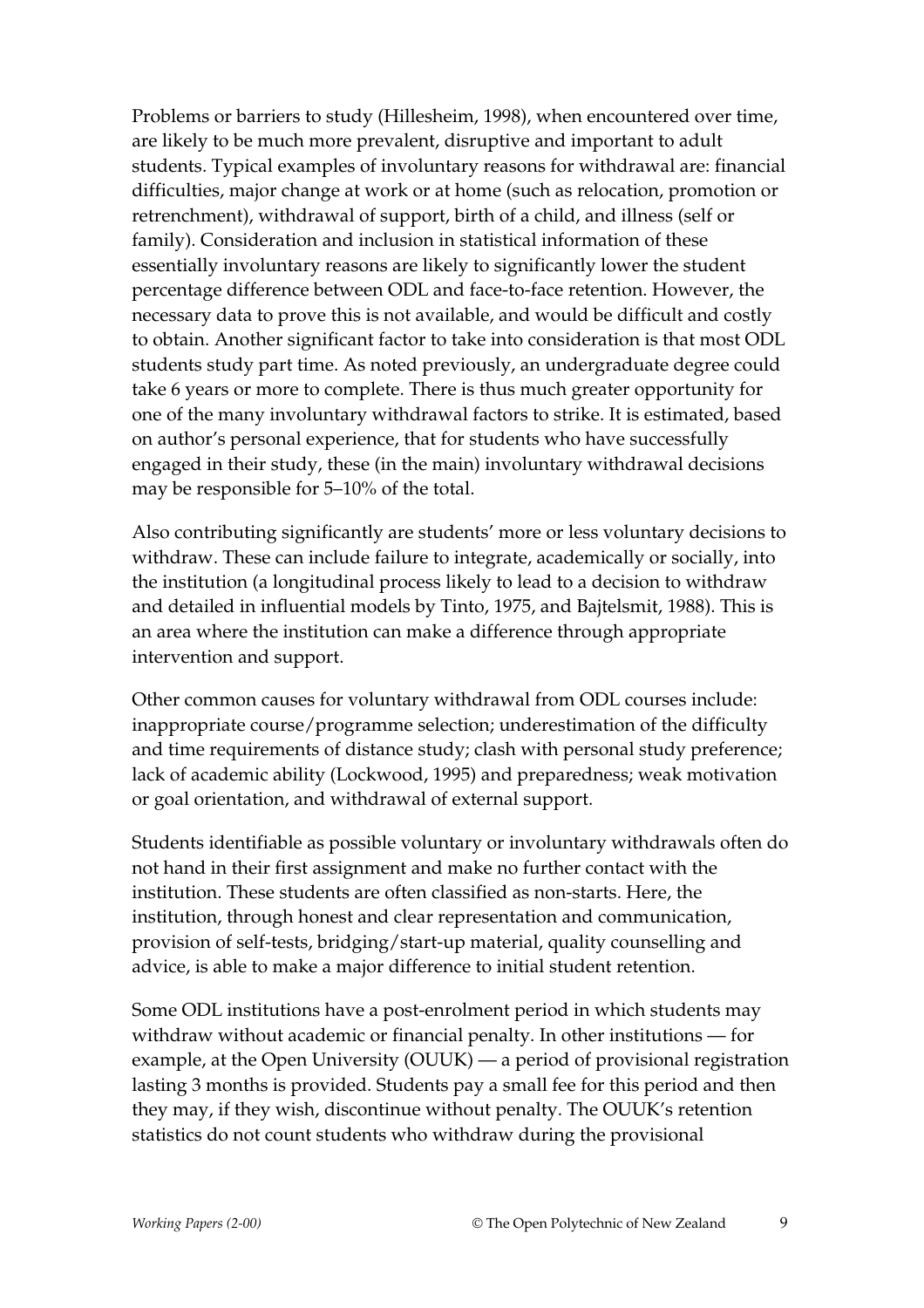enrolment period. It seems a reasonable practice to disregard non-starts in retention counts, as long as the relevant time periods, financial details and academic policies are clearly stated.

It would be tempting to aggregate the non-voluntary and voluntary withdrawal factors, assign to them some reasonable percentage figures, and conclude that student retention in ODL institutions is close to and comparable with data published for face-to-face teaching/learning. Although a general statement to this effect may be made, supporting statistics would be unreliable because of the wide range of different variables applicable to the two systems.

In essence, it is suggested that the two systems, ODL and face to face, cannot be directly compared. Furthermore, attempts at direct comparison might ultimately damage the cause of ODL in that such comparison could reduce the necessary and continuing effort by institutions to reduce voluntary withdrawal or to eliminate the barriers that cause involuntary withdrawal and attrition.

### **Voluntary-Involuntary Withdrawal Revisited**

There are often other, more subtle and tacit reasons, underlying voluntary decisions to withdraw from study. These apparently minor factors may be enough to tip a finely balanced commitment in the direction of quitting and defeat. The deciding factor may be a disparaging remark by a tutor, a spouse, a manager or a friend: an incident that may (aggregated with other minor factors such as a favourite sports programme re-scheduled into study time) act, over time, to cause the decision to be made.

Other hard-to-measure influencing factors may derive from the student's perceptions of the relative worth, trust in, recognition and community standing of the institution, or the standing and credibility of the credential issued by that institution (Daniel, 1996:8 and 42). An extreme case would be the relative value and public ranking of a degree from, say, Harvard University versus a degree obtained from a small town college. Another factor may be a personal perception of a severe intervening variable, treated as a nuisance by some but the cause of termination of studies for others. The question of what creates and sustains goal commitment and motivation is difficult to answer with precision.

Variables in an individual's history and capability may include

• the importance of socio-economic background, of support at home, at work and from peers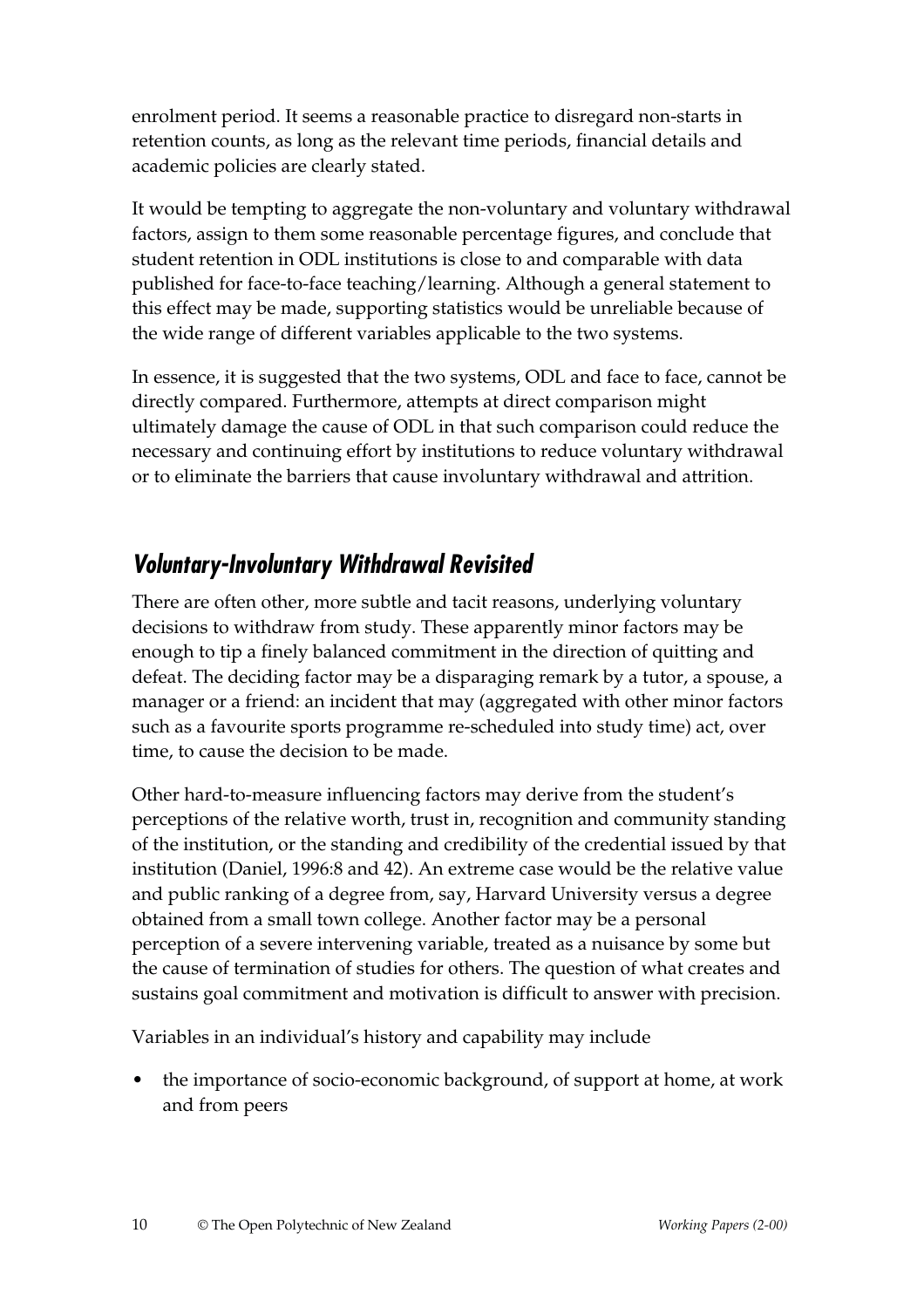- issues of ambition and the importance of reward (financial and otherwise)
- self management and performance in previous learning and, related to this, the ability to get self-reinforcing, intrinsic motivation from learning, knowing, understanding and being creative. A lack of these attributes may set in progress eventual disengagement and withdrawal by the student.

These variables indicate some of the key attributes and competencies of the ideal of the lifelong and independent (formal) learner who would be likely to succeed in ODL, as described by Peters (1998), Candy (1991) and Candy et al (1994).

The educational philosophy in use at face-to-face universities (by necessity as much as design) is applied by 'pushing new students in at the deep end' where they either become sufficiently independent or autonomous as learners to survive and thrive, or they sink and drop out (Wall, 1997). Universities have been able to get away with this approach because it is now traditional and cleverly marketed as part of the 'character building' university experience. This course of action is impossible in ODL, particularly in locations where there are more potential places than available students (as is the case in New Zealand at present), and during a time of growing competition for students. The question for ODL is, then, how can independence or autonomy be created and fostered in students where it does not yet exist and where it does not seem to be growing on its own, as it does (supposedly) for most university students? Intelligent and high quality instructional design (multimedia, interactive, contextual and rich learning media) can help, but this continues to be an expensive option.

Based on the above considerations, the cause of ODL would be served well if a scholastic aptitude test and other relevant general psychological profiles (to provide information about cognitive styles and learning preferences) could be supplied at the time of enrolment. A tailored, individualised learning package that would minimise possible withdrawal for a number of causes could then be designed. The tailored package might also be designed to maximise deep learning for that particular student. Such innovative, individualised attention to student needs could be seen as taking ODL further away from its image of representing an industrial education model. (This also assumes that more sophisticated adaptive and flexible Internet provision becomes available.)

However, this option seems even costlier, notwithstanding ethical concerns and possible student resistance to the extent of information gathering. On the other hand, required Internet provision will make all of the above possible, in the nottoo-distant future probably at a reasonable cost to the Internet-literate student.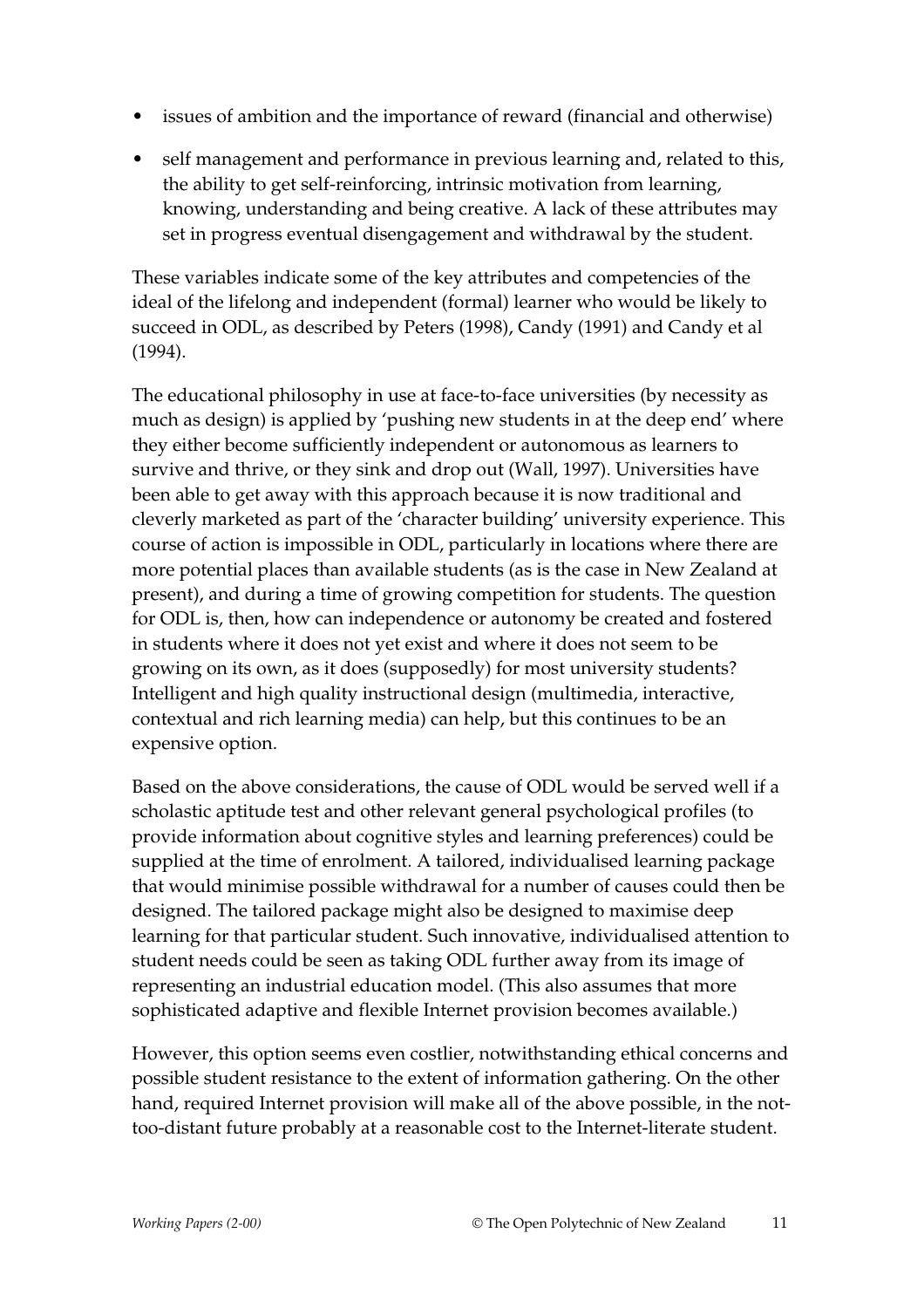Increased learning efficiency could make up for any drawbacks. If and when this happens, however, the premise of this study will also have changed beyond recognition.

### **What Will Maximise Student Retention?**

To simplify this discussion a number of assumptions are made as being true for the excellent ODL provider:

- The ODL institution has established, audited quality assurance systems, is appropriately accredited, and has qualified motivated and enthusiastic staff who take an interest in their students' progress and are accessible to students.
- There are excellent, highly regarded learning resources that have been instructionally designed for the best possible ODL application (Woodley and Parlett, 1983).
- Processes for delivery of learning material and for tutoring, assessing, moderating, administration, dealing with student complaints and queries, library and other services are well resourced and of a high standard.
- There is trust and recognition from industry, peer groups, and former students.
- There is ongoing dialogue with stakeholders so that processes are reviewed and adjusted and problems are fixed before they grow too large.
- The lecturers, instructional designers and librarians of the institution have become specialists in ODL design and delivery through formal and informal learning, practice and research.
- The institution employs new technologies after careful investigation, testing and staff training and is mindful of cost and access issues for students.

Where these assumptions apply, possible barriers relating to institutional difficulties and epistemological impediments (Cross, 1981) would have been removed.

Discussed below are ways in which the excellent institution as described can pre-empt or remove the effect of barriers or assist its students with the problems and expected difficulties that experience has indicated are likely to arise.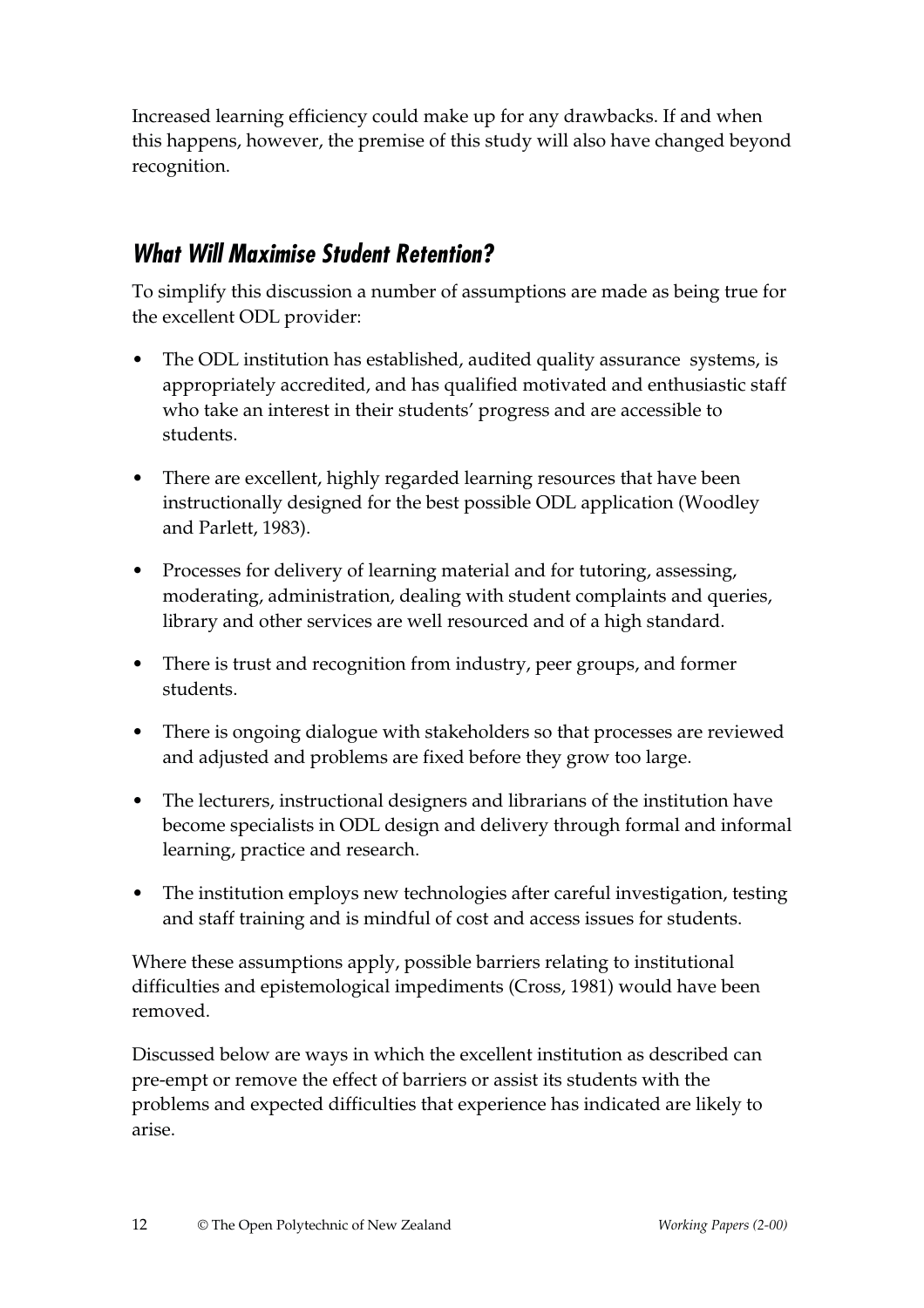In the existing ODL system, which depends primarily on print and the postal service, student progress through a programme of study can be visualised as moving from left to right with time, passing milestones along the way. These milestones may include initial interest, enrolment, the successful completion of courses, and the final goal of graduation. The incidence of student drop-out or withdrawal over time, superimposed on this continuum, can then be separated into four critical time zones in which withdrawal may occur for different reasons.

Zone One covers that period where a potential student expresses an interest by requesting further or more detailed information. On receipt of such information it is likely that many students decide that a particular programme is not for them or that distance learning would not be the best study option. It is during this period, however, that many potential students make a wrong decision, either to stop further enquiries or to proceed and to enrol. It would be impossible to eliminate all erroneous decision-making throughout the process, but it is likely that it can be reduced. Better decision making will decrease the amount of frustration, ill will, and sense of failure experienced by both student and institution.

The task of communicating clearly and unambiguously the entry requirements, curriculum, assessment, length and difficulty of study, costs and eventual employment, falls mainly to marketing, academic and administrative staff. Material can also be provided on paper or on the Internet that enables some self-assessment of readiness or capability by the student. At this early time, perception of the worth and image of the institution and of self as a successful student is already important. The student may internalise and identify with the admired research success and the high public profile of the institution. An ODL provider, like a campus-based university, can do much to build up and foster a public image of quality, international reputation and importance through maintaining excellence in teaching and research.

Zone Two is that period between date of enrolment and receipt of study materials, and handing in the first assignment or contact with the tutor. This period of exposure to the first course or module contains a moment of truth for many students. It has been identified as that of greatest loss (often exceeding 50% of the total of enrolled students). Many institutions make the passage easier by allowing provisional registration or withdrawal during a given period without financial or academic penalty. Some institutions provide starter kits, support handbooks, bridging courses, welcoming letters or staff contact with each student. It is also good practice to set the deadline for the first assessment (if there are deadlines ) early in the course but design a relatively simple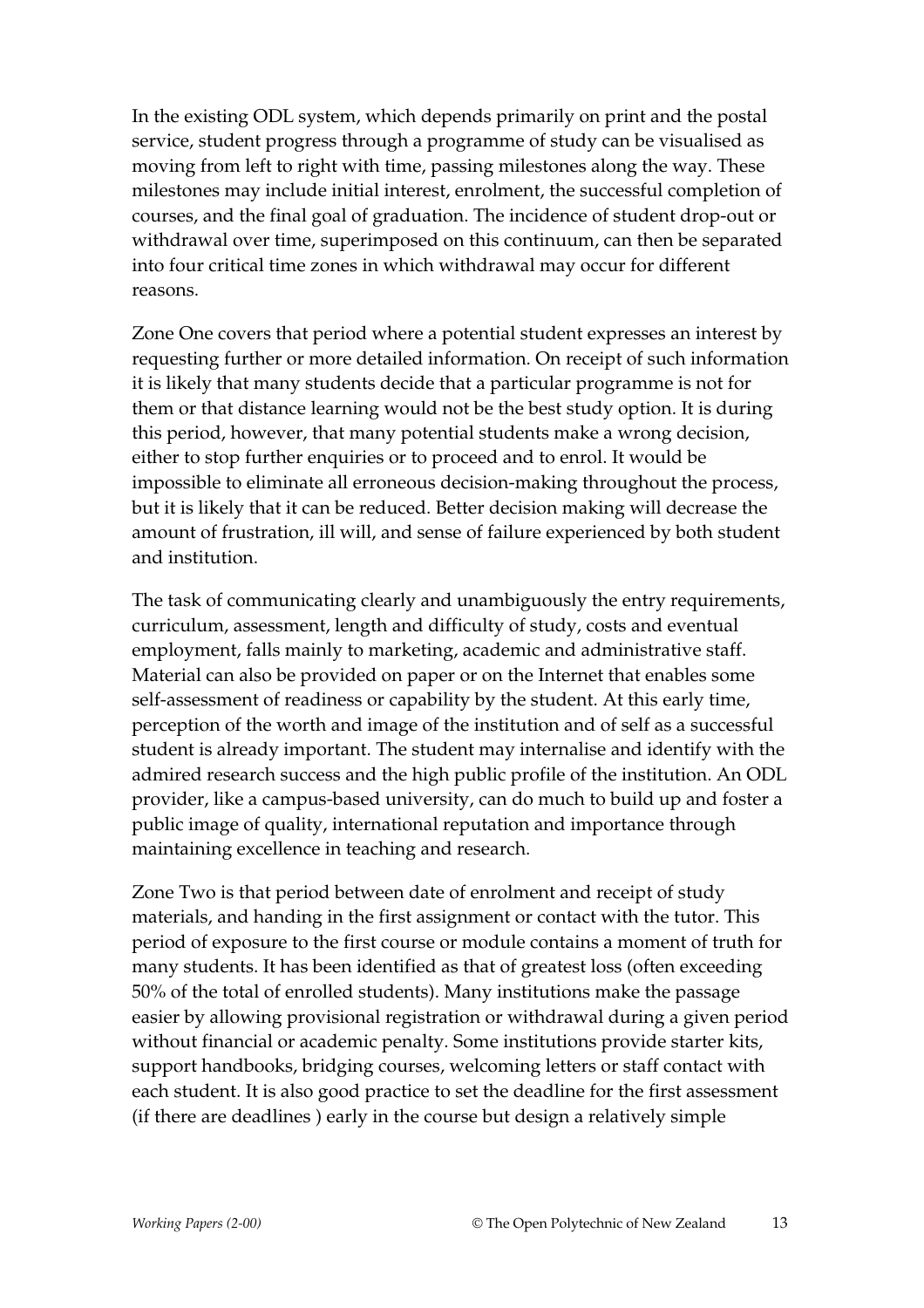assessment to encourage early contact. This will give students some selfconfidence, particularly if some percentage of the marks accrues toward the final result. If at all possible, bringing students together at this time for orientation or induction, tutorial or early revision of prior knowledge would not only provide an opportunity to meet classmates and lecturers (easing future communications) but also boost student motivation and the will to persist and seek help when the pressure mounts later on.

However, these pastoral and support activities are much too expensive to sustain for many ODL institutions, given the large numbers of enrolled students for one-on-one (phone, letter, email, fax) contact. Some help and greater economies of scale will undoubtedly come from wider use of the Internet, where Web pages (providing news and information) or Net forums (for group discussion) provide dynamic synchronous and asynchronous communication channels. Many pioneering lecturers have already found out, however, that one-to-one discussions via email tend to break down quickly due to (mainly social) overuse and repeated requests for the same or similar information from different callers. It is likely that some of the losses in Zone Two could be prevented by giving more attention to measures in Zone One. This may, of course, lead to reduced enrolment of students, who either would not enrol in the first place or would drop-out before being fully enrolled to avoid unnecessary wastage. Unfortunately, this may have a negative effect on institutional cash flow, perhaps providing a strong false incentive not to be too selective up front.

Zone Three can be defined as starting after the first engagement with the ODL institution and finishing after the final assessment, which may be an externally invigilated exam. During this longer time period, many of the involuntary factors and variables come into play in decisions to withdraw. It is suggested that quality assured processes and excellent learning materials, together with friendly, encouraging, enthusiastic and professional staff, are the most important components in a strategy to retain students. The publication of a regular, interesting and topical student news magazine (perhaps on the Internet) will have a positive reinforcing effect and reduce student alienation. Letters, notes and friendly reminders are also useful if some time has passed since the last contact.

It appears that many students benefit from having deadlines and pacing imposed, in their effort to complete and hand in assessments on time. Unfortunately, such action reduces the institutions openness, which may have been its attractive differentiating feature. Another positive feature of the study experience would be an ODL provider's ability to cater for the more independent learners by allowing them to get on with the work as quickly as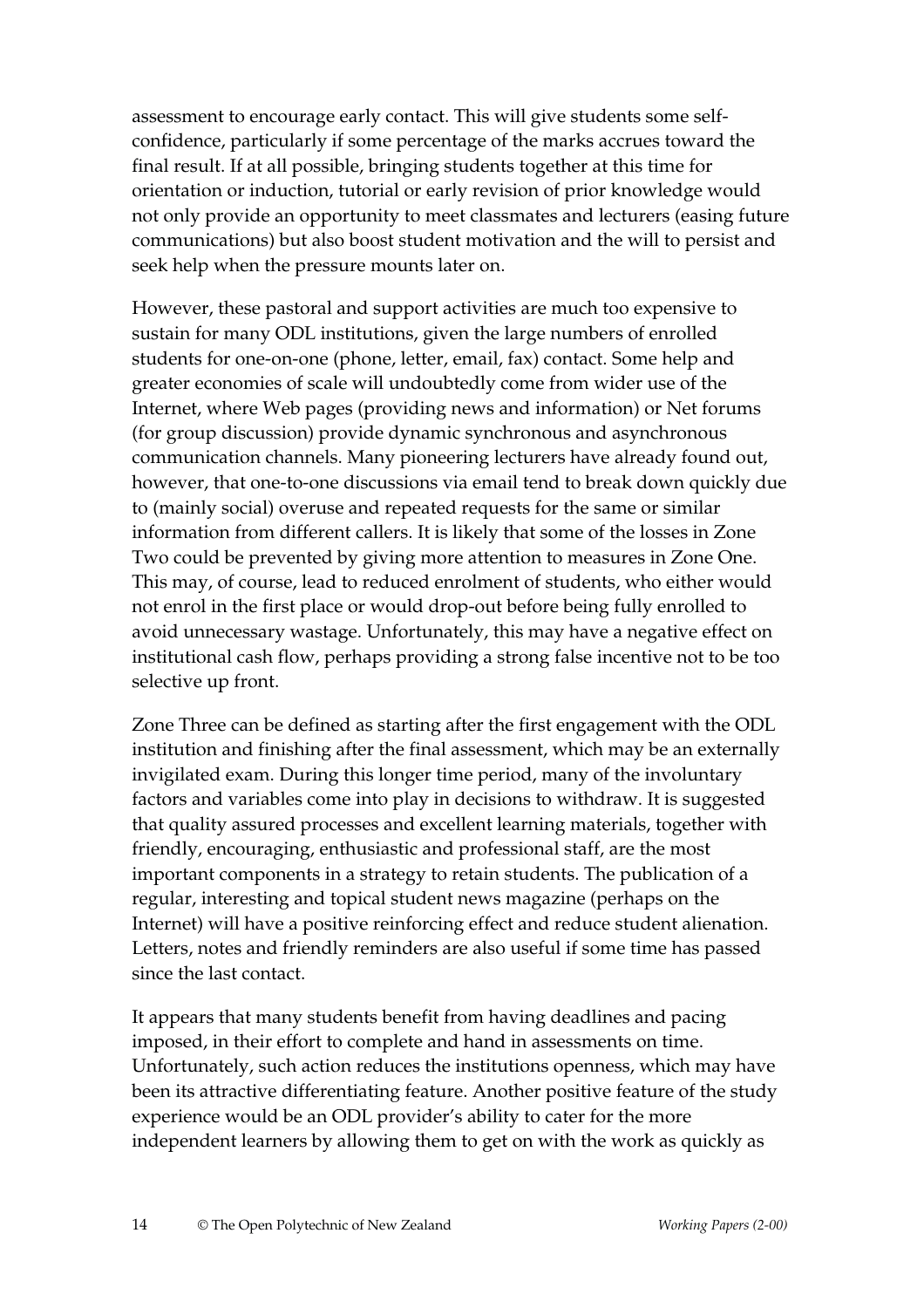possible on their own, whilst also creating structures for group study for others. A compulsory 1- or 2-week block-course to deal with practical course components, to review and reflect, and to prepare for the final examination will benefit student learning, lead to further bonding of group members and probably increase retention. Again, this is costly, but Internet provision of such services could provide some compromise in the future.

Zone Four encompasses the re-enrolment decision period that normally occurs after the successful completion of an earlier course. There may be a predetermined decision to progress with the first ODL provider, to leave formal study, to take a break or to enrol somewhere else. If the decision is still open, much will depend on the student's previous experience with ODL, with the institution and on the range of other options available (such as using the justcompleted course for credit, and enrolling at another institution).

The cohort of potentially ongoing or progressing students is likely to be the largest under-developed market for the ODL institution, particularly in countries where there is strong competition for new students. At this juncture (more so than in the past) much depends on the solid groundwork and the quality of processes, materials and services in place. Work requirements may force a student to continue with their study. However, what counts most is the feeling (the perception) generated in the student through the past learning experience: its relative value, permanence, benefit and applicability to self and to professional practice. Congruent with this are other intangible and intrinsic motivators that arise from the pleasure of learning and understanding, and from the growth in independence and self-assurance.

Lastly, there may be growing peer approval and support, financial rewards and, in some cases, the recognition that comes from being a student at a highly regarded tertiary institution. If required, the institution may provide discounts or other incentives at this stage but, preferably, the student should want to continue based on the perceived value of the previous experience. The leaving student should be the exception.

(The evolving and converging nature of ODL and face-to-face learning, via 'telelearning' requires insertion of a caveat regarding the above. General acceptance of Internet delivery, combined with the availability of multimedia, simulations in virtual reality, and best possible instructionally designed, learning material, could make learning intrinsically motivating, rewarding and almost addictive. If this happens the sequence of events described above would no longer hold true and a new interpretation of student progression through ODL will be required.)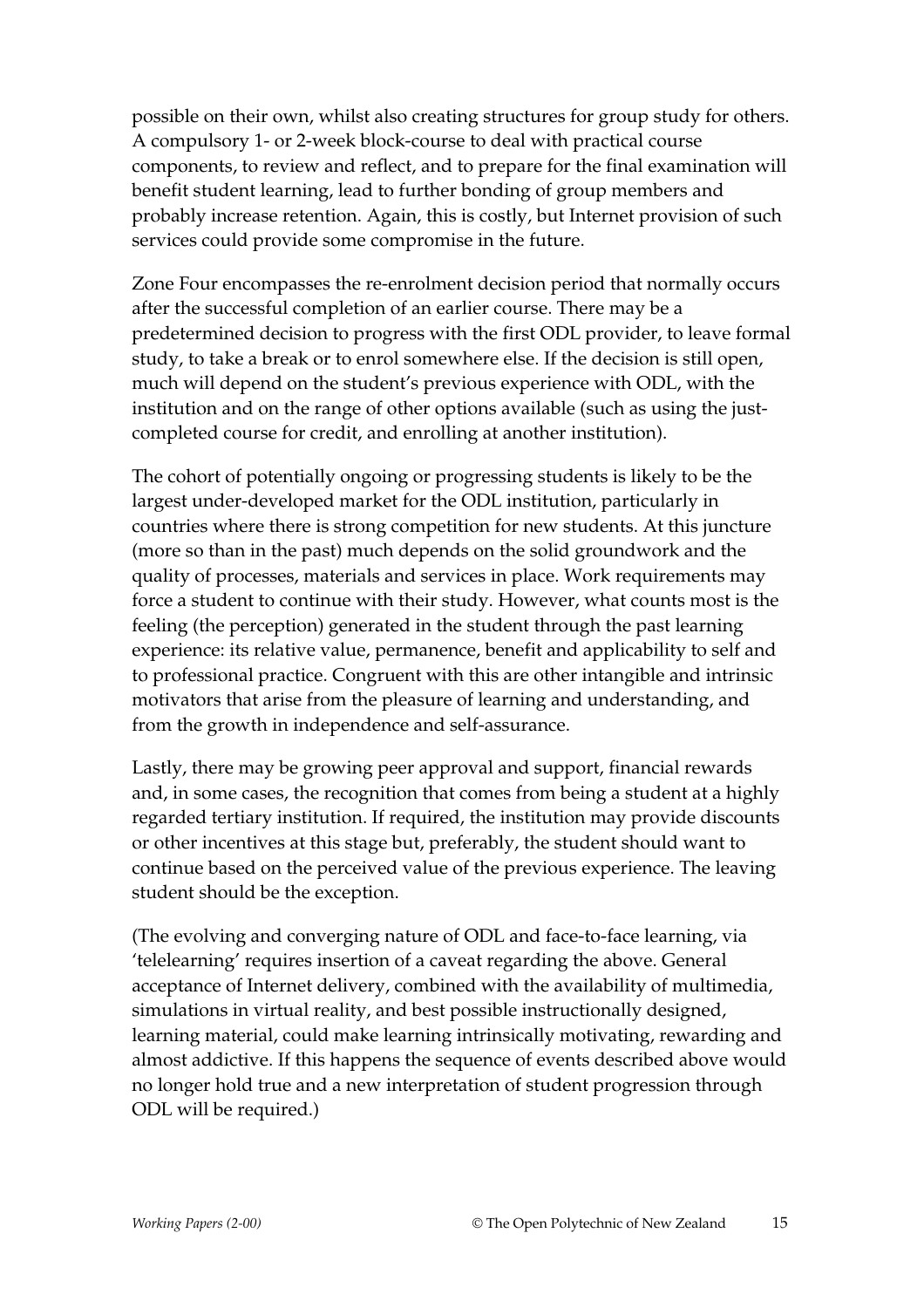### **Conclusion**

A strong argument is made that ODL and face-to-face provision cannot be directly compared for student retention determination and analysis. The same can also be said of ODL institutions, with their widely differing student clientele, internal processes and academic levels. Investigation can be made only on an institution-by-institution basis, taking relative cost-benefit analyses, overall effectiveness and the national interest (where publicly funded) into account.

A paradox emerges from the study of retention and student support in that various interventions set in place to retain students are appreciated by the students but may do little or nothing to increase retention. Complex predictive models have been developed and tested, but they fail even for simple cases such as the uniform group of ex-high school students in face-to-face colleges and universities. Here, similarly, the predictive value is low.

Assuming that the ODL institution provides high quality services (so that variables relating to the academic and administrative performance can be neglected) and learner friendly structures are in place, even then, the prediction of retention or withdrawal is difficult and almost impossible to achieve with precision and validity. Morgan and Tam (1999:105) conclude:

No single factor can be attributable to student withdrawal or non-persistence. Rather, it is the interaction of numerous factors, situational, institutional, dispositional and epistemological that produces the outcome of completing or not completing the course.

Peters (1992:241) makes a similar statement:

In spite of this knowledge [reasons why students withdraw] the question of who will keep up studies and who will drop out has still not been answered, after more than four decades of pertinent research…

It is concluded here that attempts to fit models or formulae to the question of student retention are likely to remain unsuccessful because too many factors and variables, interacting with one other in an unpredictable and idiosyncratic fashion, are involved. It is also suggested that the problem of retention in ODL is overstated. However, efforts to improve retention should still be made where this is possible by concentrating on voluntary reasons for withdrawal, and having the fundamentals of institutional operation right. Finally, most will be gained by operating a fair and open, learner-centred and learner-friendly, excellent academic organisation.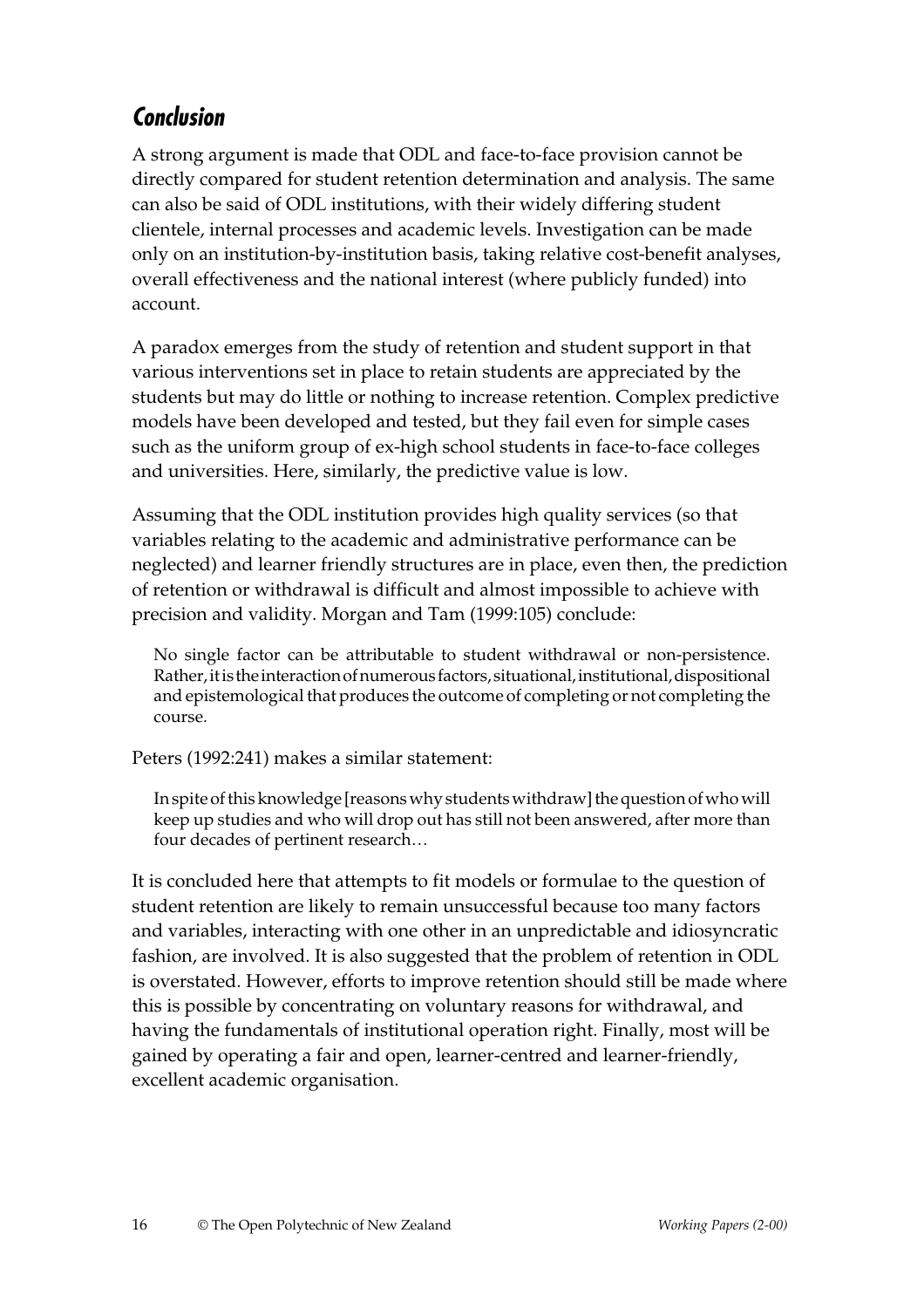# References

Alexander, S. (1999). An evaluation of innovative projects involving communication and information technology in higher education, *HERDSA News, 18*(2).

Bain, J.D. (1999). Learning-centered evaluation of innovation in higher education. *HERDSA News, 18*(2). (Introduction to special issue.).

Bajtelsmit, J. W. (1988). *Predicting distance learning dropouts: Testing a conceptual model of attrition in distance study.* Bryn Mawr, PA: American College.

Brindley, J. E. (1989). Retention strategies: A pre-admission programme for adult distance learners. In D. Eastcott, B. Farmer, & B. Lantz (Eds.), *Aspects of educational and training technology*, vol 23, London: Kogan Page.

Brindley, J. E. (1995). Learners and learner services: The key to the future in open distance learning. In J. M. Roberts & E. M. Keough, (Eds.), *Why the information highway: Lessons from open and distance learning.* Toronto: Trifolium Books.

Bunny, S. (1998, August). AIT Hosts Global Conference on Student Retention. *Education Today*, p. 22.

Candy, P. C. (1991). *Self-direction for lifelong learning: A comprehensive guide to theory and practice.* San Francisco: Jossey-Bass.

Candy, P. C., Crebert, G. & O'Leary, J. (1994). *Developing lifelong learners through undergraduate education.* Canberra: National Board of Employment, Education and Training. (Rep. No. 28.).

Cross, K. P. (1981). *Adults as learners.* San Francisco: Jossey-Bass.

Daniel, J. S. (1996). *Mega-universities and knowledge media: Technology strategies for higher education*. London: Kogan Page.

Getzlaf, S. B., Sedlacek, G. M., Kearney, K. A., & Blackwell, J. M. (1984). Two types of voluntary undergraduate attrition: Application of Tinto's model. *Research in Higher Education 20*(3), 257-268.

Howard, R. D., & Rogers, B. H. (1991). In D. Hossler (Ed.), *Evaluating student recruitment and retention programmes*. San Francisco: Jossey-Bass.

Hillesheim, G. (1998). Distance learning: success barriers and strategies for students and faculty. *Open Praxis 2*, 15-19.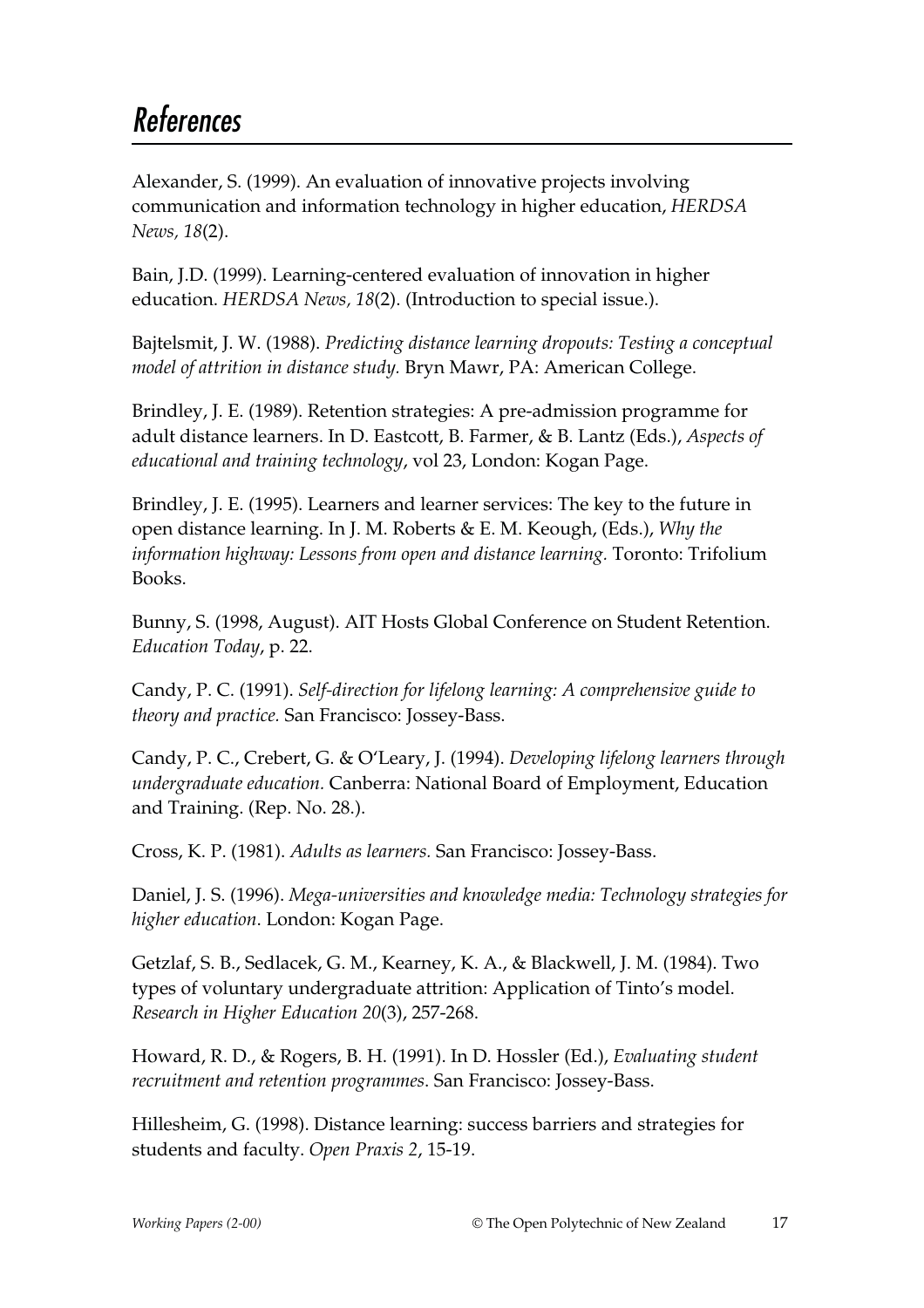Huelsmann, T. (1999). The cost of distance education. In K. Harry (Ed.), *Higher education through open and distance learning*. London: Routledge.

Illing, D. (2000,February 2). Tertiary drop-outs prompt survey. *The Australian*. (Higher Education Supplement).

Keegan, D. (1996). *Foundations of distance education*. (3rd ed.). London: Routledge.

Knowles, M. S. (1998). *The adult learner* (5th ed.). Houston, TX: Gulf Publishing.

Lockwood, F. (1995, September). *Research and development in open and distance learning: Why, what, who and how*? Papers for 12th Biennial Forum of the Open and Distance Learning Association of Australia, Vanuatu.

Morgan, C. K., & Tam, M. (1999). Unravelling the complexities of distance education student attrition. *Distance Education*, 20(1).

Pascarella, E. T., & Terenzini, P. T. (1980). Predicting freshman persistence and voluntary dropout decisions from a theoretical model. *Higher Education, 51*(1).

Pascarella, E. T., & Terenzini, P. T. (1991). *How college affects students*. San Francisco: Jossey-Bass.

Paul, R., & Brindley, J. E. (1996). Lessons from distance education for the university of the future, In R. Mills & A. Tait (Eds.), *Supporting the learner in open and distance learning*. London: Pitman.

Peters, O. (1992). Some observations on dropping out in distance education. *Distance Education, 13*(2).

Peters, O. (1998). *Learning and teaching in distance education*. London: Kogan Page.

Phipps, R., & Merisotis, J. (1999). *What's the difference? A review of contemporary research on the effectiveness of distance learning in higher education*. Prepared for US National Education Association.

<http://www.ihep.com>

Powell, R., & Woodley, A. (1993 June 26-30). Re-thinking drop-out in distance education. In D. Seward (Ed.), *One world many voices: quality in open and distance learning*. 17th ICDE World Conference, Birmingham.

Roberts, D. (1984). Ways and means of reducing early student drop-out rates. *Distance Education, 5*(1).

Russel, T. L. (1999). *The no significant difference phenomenon*. Chapel Hill, NC: Office of Instructional Telecommunications, North Carolina State University.